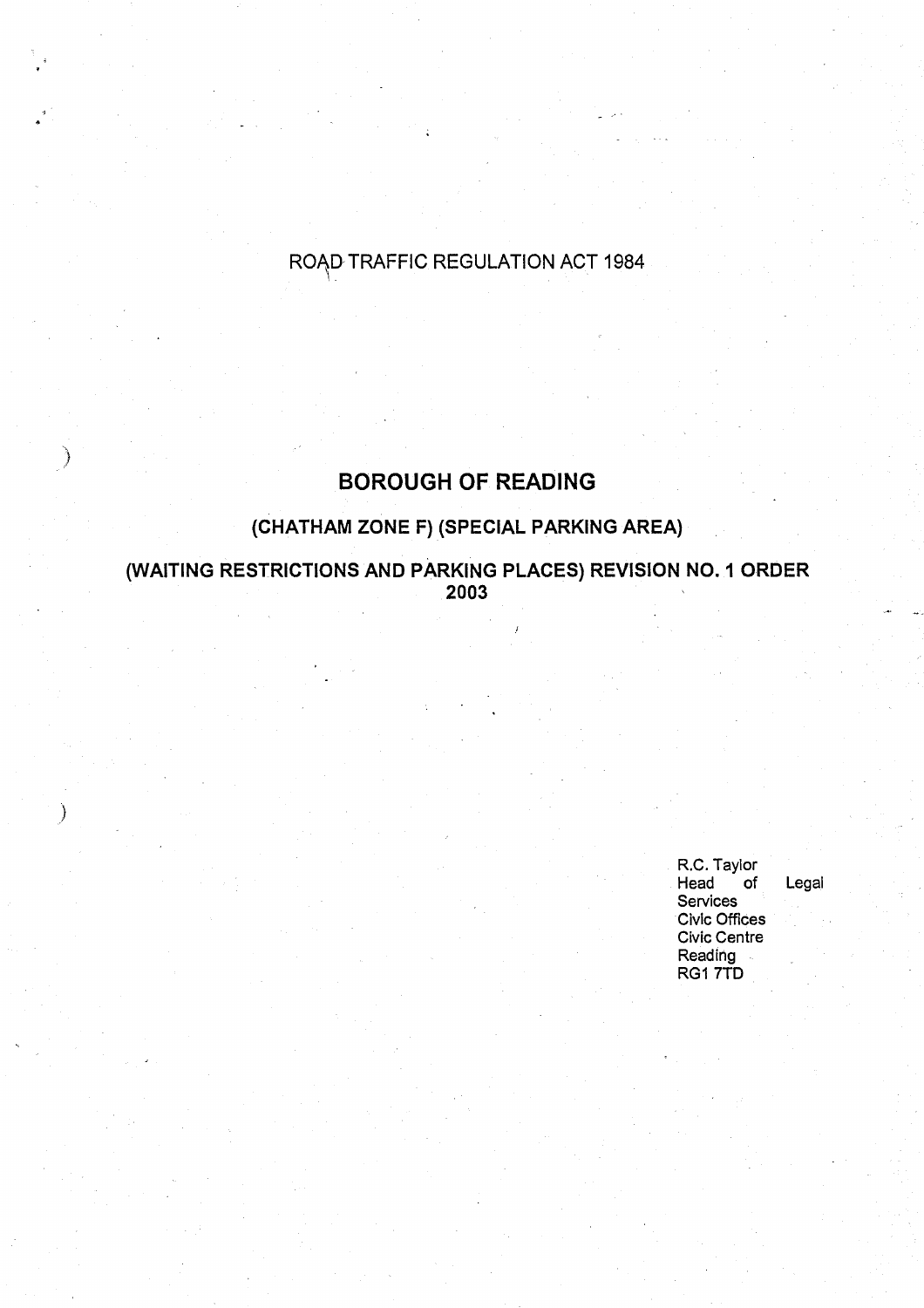# THE BOROUGH OF READING

# (CHATHAM ZONE F) (SPECIAL PARKING AREA )

# (WAITING RESTRICTIONS AND PARKING PLACES) REVISION **NO .** <sup>1</sup> **ORDER 2003**

The Reading Borough Council (hereinafter referred to as "the Council") in exercise of the powers conferred by Sections 1(1), 2'(1) to (3), 4(2) 32, 35 and 124 of and Part IV of Schedule 9 of the Road Traffic Regulation Act 1984 ("the Act of 1984"), **as amended** and of all other powers thereunto enabling and after consultation with the Chief Officer of Police in accordance with Part III of Schedule 9 to the Act of 1984 and the Road Traffic Act 1991, hereby make the following Order:-

# PART <sup>I</sup> **CITATION AND INTERPRETATION**

1. This Order shall come into operation on the 3<sup>rd</sup> March 2003 and may be cited as The Borough of Reading (Chatham Zone F) (Special Parking Area) (Waiting Restrictions and Parking Places)Revision No. 1 Order 2003

2. In this Order, except where the context otherwise requires, the following expressions have the meanings hereby respectively assigned to them:-

"ambulance" has the same meaning as in the Vehicle Excise and Registration Act 1994;

"authorised agent" means the parking services contractor appointed by and **acting** on behalf of the Council for the purposes of the supervision and enforcement of this Order;

"authorised cab rank" **means an area** of carriageway which is comprised within and indicated by road markings complying with diagram 1028.2 in Schedule 6 to the 1994 Regulations;

"authorised officer" means the Head of Planning and Transport for the Council or any other officer to be designated by the Council:

"authorised parking place" means any parking place on a road, authorised or designated by this Order;

"bus" has the same meaning as in Regulations 22 of the 1994 Regulations;

"bus stand" means any area of carriageway, intended for the waiting by buses, which is comprised within and indicated by road markings complying with diagram 1025 .1 and incorporating the words "Bus Stand" in Schedule 6 and a sign complying with diagram 975 in Schedule 5 to the 1994 Regulations;

"bus stop clearway" means any **area** of carriageway intended for the waiting by buses, which is comprised within and indicated by road markings complying with diagram 1025.1 in Schedule 6 and a sign complying with diagram 974 in Schedule 5 to the 1994 Regulations;

"business permit" **means a** permit issued **to a business** occupying premises, the postal address of which is in a road or part of a road specified in Schedule 499 and **issued** under the provisions of Article 23;

"business permit holder" means a person to whom a business permit was issued under-the provisions Article 23;

"carriageway" means a way constituting or comprised in a highway **being a** way (other than a cycle track) over which the public have a right of way for the **passage** of vehicles;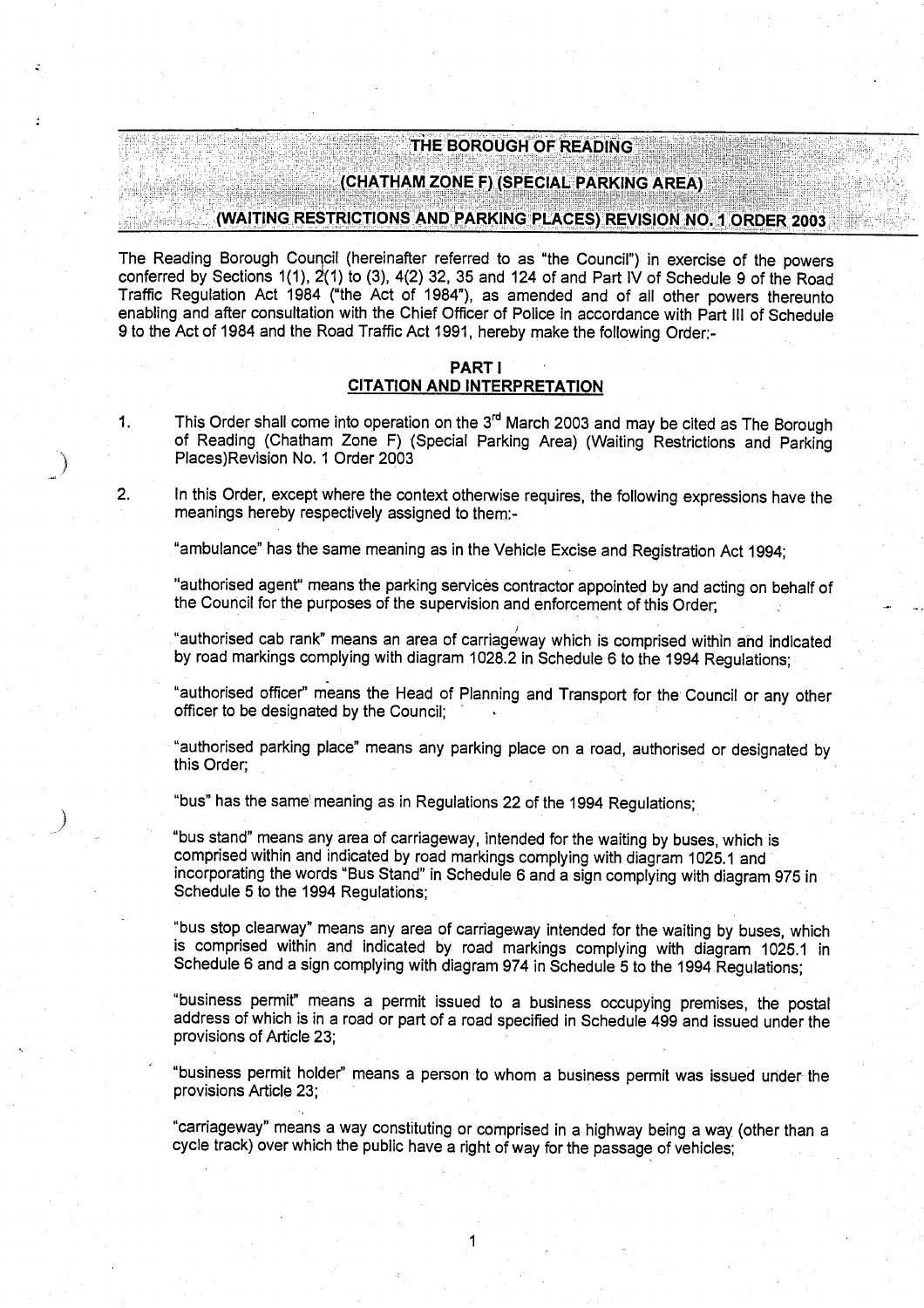"disabled person's badge", "disabled person's vehicle" and "parking disc" have the same meanings as in the Local Authorities Traffic Orders (Exemption for Disabled Persons) **(England**) **Regulations 2000 ;**

"doctor" means a 'fully registered person' as defined in section 55 of the Medical Act 1983;

"**driver"** , **in relation to a vehicle waiting in a parking place or on a road or length of road, means** the person driving the vehicle at the time it was left in that parking place or road or length of road:

"goods" means goods or burden of any description and includes postal packets of any description;

"delivering" and "collecting" in relation to any goods includes checking the goods for the purpose of their delivery or collection;

"goods vehicle" means a motor vehicle which is constructed or adapted for use for the carriage of goods or burden of any description and which does not exceed 5 .30 metres in length or 2.25 metres in height;

.,i

"hackney carriage" means a vehicle licensed under Section 37 of the Town Police Causes Act 1847, Section 6 of the Metropolitan Carriages Act 1869, or any similar enactment;

"immobilisation device" has the same meaning as in Section 104(9) of the Road Traffic Regulation Act 1984 ;

"loading" means the loading or unloading of goods to or from a vehicle;

"motorcycle" and "invalid carriage" have the same meanings as in Section 136 of the Road Traffic Act of 1984;

"owner", in relation to- a vehicle means a resident who is named in the vehicle registration **document as the, registered keeper of a goods or passenger vehicle or who has the use of** such a vehicle in the course of his employmerit and who is entitled to use such a vehicle as though he were the registered keeper thereof;

"parking attendant" means a person authorised by or on behalf of the Council to supervise any **parking area ;**

"parking place" means a road or length of road which is provided for the leaving of vehicles;

"passenger vehicle" means a motor vehicle (other than a motor cycle or invalid carriage) not exceeding 5.30 metres in length and 2.25 metres in height and constructed or adapted for the **carriage of passengers and their effects ;**

**"penalty charge** " **and "reduced penalty charge**" **means a charge set by the Council under the** provisions of section 66 of the Road Traffic Act 1991 and with the approval of the Secretary of State for Transport which is to be paid to the Council within 28 days beginning with the date of **the notice** , **or 14 days in the case of a reduced penalty charge** , **following the issue of a penalty charge notice;**

**"penalty charge notice**" **means a notice issued or served by a parking a** tt**endant pursuant to** the provisions of section 66 of the Road Traffic Act 1991 ;

"permit" means a permit issued under the provisions of Articles 23, 26,27 and 28;

"permit holder" means a person to whom a permit has been issued;

"permitted hours" means the hours shown at the commencement of a Schedule ;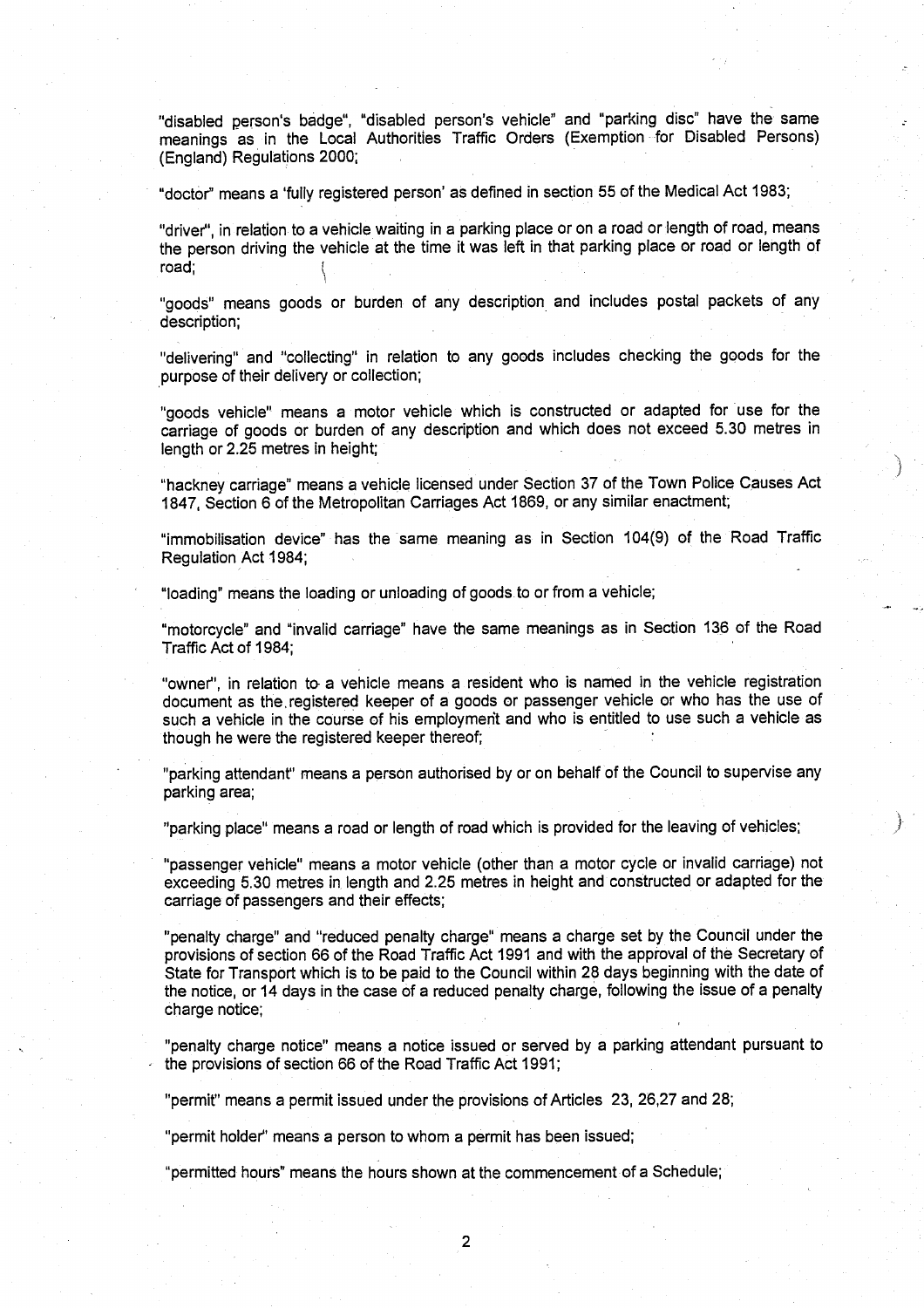**"relevant position" in respect of: -**

- **(a) a disabled person's badge or a parking permit, mean s**
	- **(i) in the case of a vehicle fitted with a front windscreen, that the badge or permit is exhibited thereon with the front facing forward on the nearside of and immediately behind the windscreen; or**
	- **(ii) the case of a vehicle not fitted with a front windscreen** , **that the badge or permit is exhibited on the front or nearside of the vehicle ;**
- **(b) a diabled person's parking disc, means that the side showing the time is -facing forward or outward and immediately behind the windscreen or side** window nearest to the kerb;

"resident" means a person whose usual place of abode is at premises the postal address of **which is in a road or part of a road specified in Schedule 499 ;**

**"specified position**" **a vehicle left in a parking place during the permitted hours in accordance with the foregoing provisions of this Order shall cause it so to stand :-**

- **(a) in the case of the parking place in relation to which special provisions as to the manner of standing of a vehicle in that place are specified in an item specified in a Schedule as to be in accordance with those provisions ;**
- **(b) in the case of any other parking place -**
	- **(i) if the parking place is not in a one-way street, that the left or near-side of the vehicle is adjacent to the left-hand edge of the carriageway;**
	- **(ii) that the distance between the edge of the carriageway and the nearest wheel of the vehicle is not more than 300 millimetres;**
- **(c) so that eve**ry **part of a vehicle is within the limits of a parking place ;**
- **(d) that no pa**rt **of the vehicle obstructs any vehicular means of ingress to or egress from any premises adjacent to the side of**, **the road on which the vehicle is waiting.**

**"specified** hours" means **the hours shown at the commencement of a Schedule containing parking or unloading places;**

**"telecommunication system** " **has the same meaning as in the Telecommunications Act 1984 ;**

**"The 1994 Regulations** " **means the Traffic Signs Regulations and General Directions 1994;**

**"traffic sign" means a sign of any size, colour and type prescribed or authorised under, or having the effect as though prescribed or authorised under Section 64 of the Act of 1994 .**

- **3. Except where otherwise stated, any reference in this Order to a numbered A** rt**icle or Schedule is a reference to the A**rt**icle or Schedule bearing that number in this Order ;**
- **4. The prohibitions imposed by this Order shall be in addition to and not in derogation of any restriction, prohibition or requirement imposed by any Regulations or Orders made or having effect as if made under the Act of 1984** , **or by or under any other enactment.**
- **5. Save where the contra**ry **is indicated, any reference in this Order to :-**
	- **(a) this Order or another Order shall be construed as such a reference to this Order or, as the case may be, such other Order**, **as the same may have been or may from time to time be amended** , **varied or supplemented ;**
	- **(b) a Statute or Regulation shall be construed as reference to such Statute or Regulations, as the same may have been** , **or may from time to time be amended or re** -**enacted.**
	- **(c) The requirements of any A** rt**icle making reference to a numbered Schedule to this Order shall only have effect when a Schedule similarly numbered is appended to this Order.**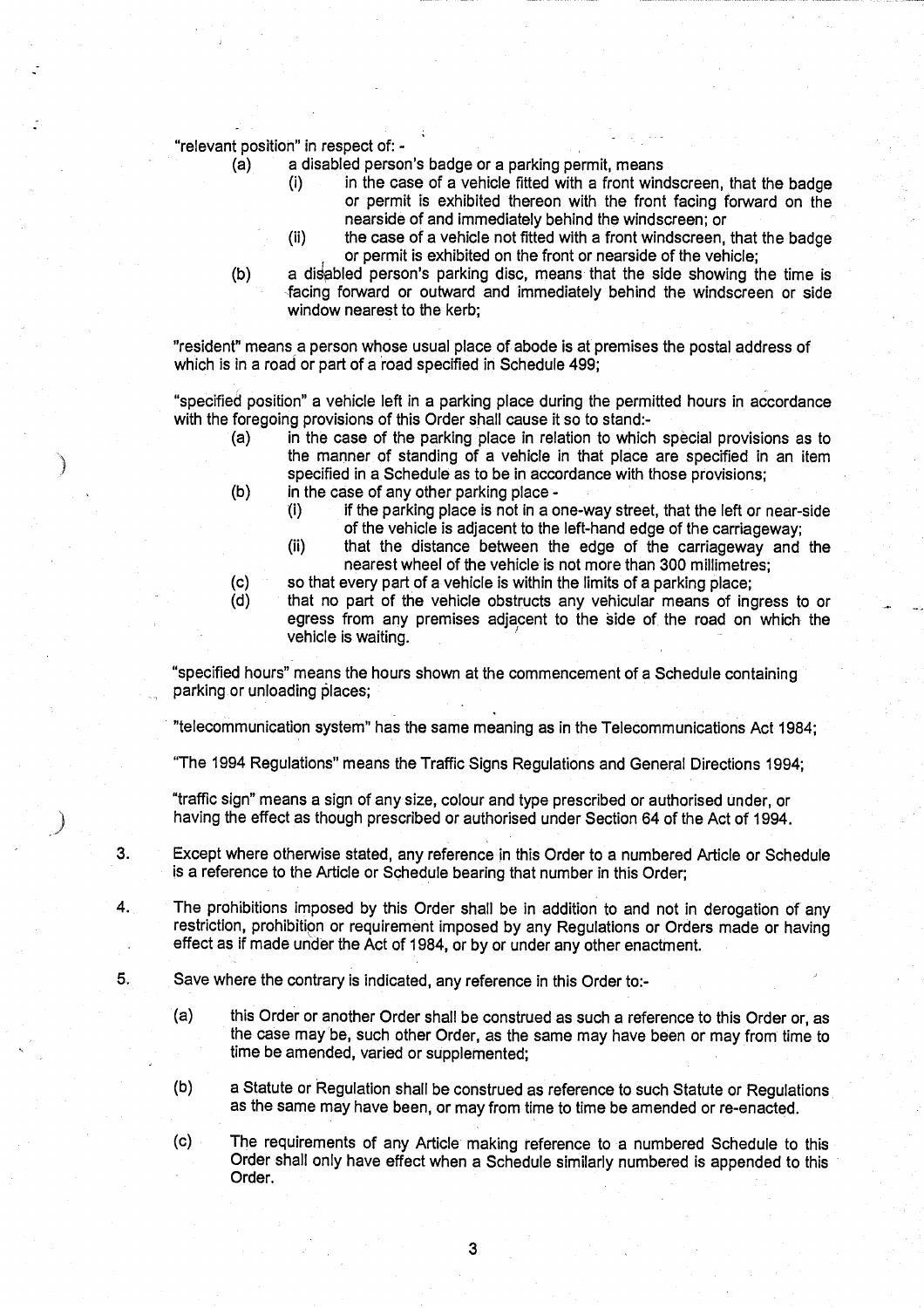# **PART II WAITING AND LOADING OF VEHICLES**

- **6. Save as provided in Articles 7 and 8 no person shall, except upon the direction or with the permission of a Police Constable in uniform, Traffic Warden or a Parking Attendant** , **cause or permit any vehicle** , **during each separately dated day,to :-**
	- (a) wait or load at any time on Mondays to Sundays inclusive in the lengths of roads **specified in Schedule 1 ;**
	- **(b) wait at any time on Mondays to Sundays inclusive or load between 7 .30 a.m . and 9.30 a.m . and between 4 .00 p**. **m. and 6**. **00 p.m**. **on Mondays to Sundays inclusive in the'** lengths of roads specified in Schedule 2;
	- **(c) wait between 7.00 a**. **m. and 6:00 p** . **<sup>m</sup> . on Mondays to Saturdays inclusive or load between 7**. **30 a.m**. **and 9.30 a.m . and between 4 .00 p.m. and 6**.**00 p .m** . **on Mondays to Saturdays inclusive in the lengths of roads specified in Schedule 3 ;**
	- **(d) wait at any time on Mondays to Sundays inclusive in the lengths of roads specified in Schedule 4 ;**
	- **(e) wait between 8.00 a**.**m. and 6**.**30 p.m**.. **on Mondays to Fridays inclusive in the lengths of roads specified in Schedule 5 for a longer period than 2 hours or, if a period of less than 2 hours has elapsed since the previous period of waiting by the same vehicle in the same- length of road;**
	- **(f) wait between 8 .00 a.m .** and **6.30 p**.**<sup>m</sup> . on Mondays to Fridays inclusive in the lengths of roads specified in Schedule 6 for a longer period than 1 hour or, if a period of less than 1 hour has elapsed since the previous period of waiting by the same** vehicle in **the same length of road ;**
	- **(g) wait at any time on Mondays to Sundays inclusive in the lengths of roads specified in Schedule 9, except for Police Vehicles ;**
	- **(h) wait at any** time, **on Mondays to Sundays** inclusive **in the lengths of roads specified in Schedule 12, except for Motor Cycles;**
	- **(i) wait between 7.00 a**.**<sup>m</sup> . and 6.00 p** . **<sup>m</sup> . on Mondays to Saturdays inclusive in the lengths of roads specified in Schedule 13 ;**
	- **Q) wait at any time on Mondays to Sundays inclusive or load between 8 .15 a.m . and 9.15 a.m. and between 4.00 p**.**m.. and 6.15 p.m. on Mondays to Sundays inclusive in the lengths of roads specified in Schedule 14 ;**
	- **(k) wait between 8 .00 a**.**m . and 6.30 p**.**m . on Mondays to Fridays inclusive in the lengths of roads specified in Schedule 15 for a longer period than 30 minutes or, if a period of less than 1 hour has elapsed since the previous period of waiting by the same vehicle** in the same length of road;
	- **(I) wait at any time on Mondays to Sundays inclusive or load between 7 .00 a.m. and 6.00 p.m . on Mondays to Saturdays** inclusive **in the lengths of roads specified in Schedule 16;**
	- **(m) wait at any time on** , **Mondays to Saturdays inclusive or load between 8 .15 a.m . and 9 .15 a.m**. **and between 4.00 p**.**m . and 6**,**15 p.m . on Mondays to Saturdays inclusive in the lengths of roads specified in Schedule 17;**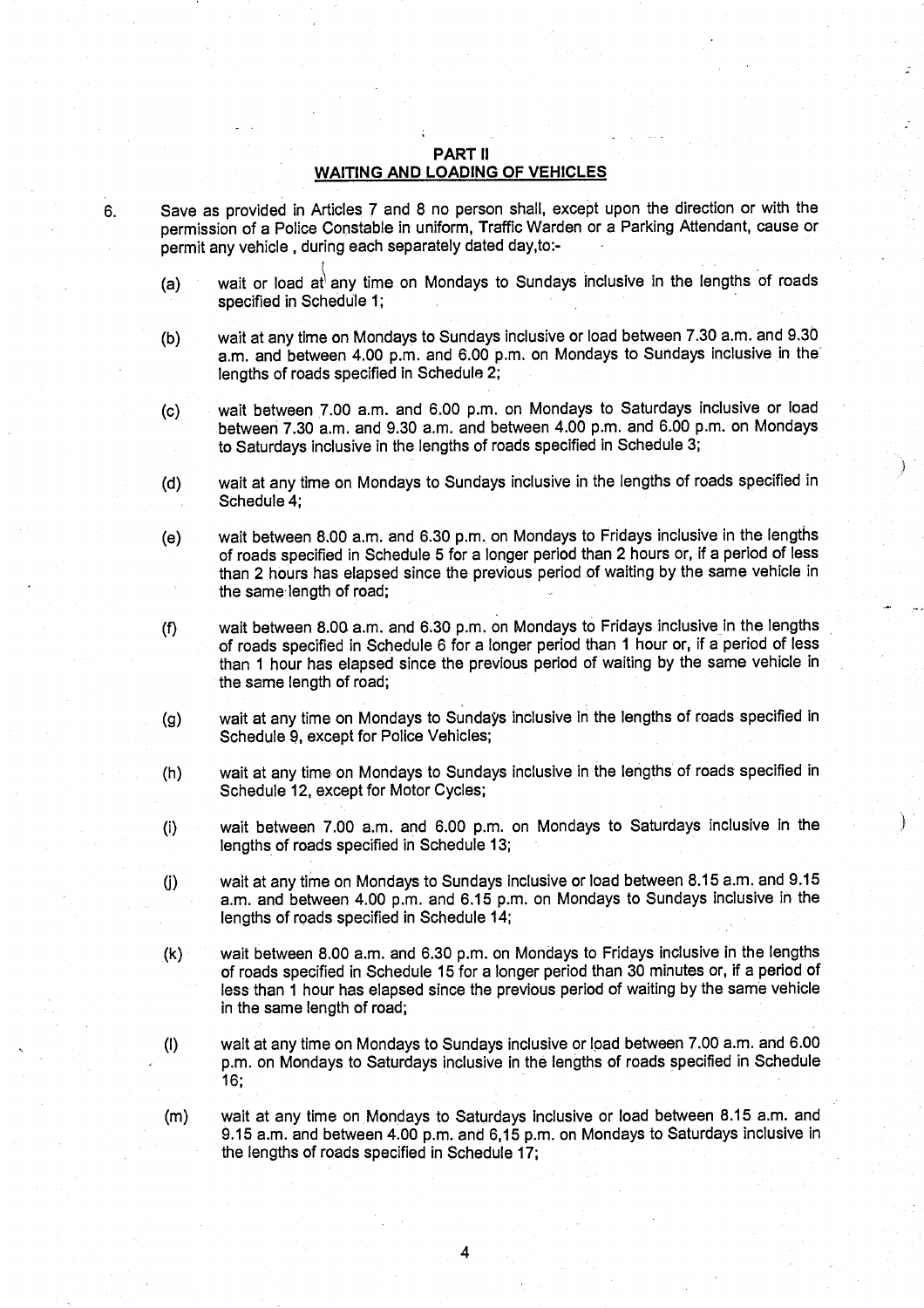- $(n)$  wait between 8.00 a.m. and 6.30 p.m. on Mondays to Fridays inclusive in the lengths of roads specified in Schedule 18;
- (o) wait between 8 .00 a.m . and 8.00 p.m . on Mondays to Saturdays inclusive in the lengths of streets specified in Schedule 20, for a longer period than 2 hours or, if a period of less than 2 hours has elapsed since the previous period of waiting by the same vehicle in the same length of road, except for vehicles displaying a valid permit;
- (p) wait between  $8.00$  a.m. and 6.30 p.m. on Mondays to Fridays inclusive in the lengths of roads specified in Schedule 21, except for Ambulances;
- (q) wait between 8 .00 a.m . and .6.30 p.m . on Mondays to Saturdays inclusive in the lengths of roads specified in Schedule 23;
- (r) wait between 8 .00 a.m . and 6.30 p.m . on Mondays to Saturdays inclusive in the lengths of roads specified in Schedule 24 for a longer period than 30 minutes or, if a period of less than 30 minutes has elapsed since the previous period of waiting by the same vehicle in the same length of road;
- (s) wait between 8.00 a.m . and 6.30 p.m . on Mondays to Saturdays inclusive in the lengths of roads specified in Schedule 25 for a longer period than 2 hours or, if a period of less than 2 hours has elapsed since the previous period of waiting by the same vehicle in the same length of road;

(t) wait between 8.00 a.m. and 6.30 p.m. on Mondays to Saturdays inclusive in the lengths of roads specified in Schedule 26 for a longer period than 30 minutes or, if a period of less than 1 hour has elapsed since the previous period of waiting by the same vehicle in the same length of road, except for vehicles displaying a valid parking permit;

- (u) wait between 8.00 a.m. and 6.30 p.m. on Mondays to Saturdays inclusive in the lengths of roads specified in Schedule 27 for a longer period than 30 minutes or, if a period of less than 1 hour has elapsed since the previous period of waiting by the same vehicle in the same length of road;
- (v) wait at any time on Mondays to Sundays inclusive or load between 8 .15 a.m. and 9.15 a.m. and between 4.00 p.m. and 6.15 p.m. on Mondays to Saturdays inclusive in the lengths of roads specified in Schedule 28;
- (w) wait at any time on Mondays to Sundays inclusive or load between 8 .15 a.m. and 9.15 <sup>a</sup> .m. and between 4 .00 p.m. and 6.00 p.m. on Mondays to Sundays inclusive in the lengths of roads specified in Schedule 29;
- (x) wait at any time on Mondays to Saturdays inclusive in the lengths of roads specified in Schedule 31;
- (y) wait between 8.00 a.m . and 6.30 p.m . on Mondays to Saturdays inclusive in the lengths of roads specified in Schedule 32 for a longer period than 10 minutes or, if a period of less than 10 minutes has **elapsed since** the previous period of waiting by the **same** vehicle in the same length of road;
- (z) wait at any time on Mondays to Sundays inclusive or load between 8 .00 a.m. and 9.30 a.m. and between 2.30 p.m. and 6.30 p.m. on Mondays to Sundays inclusive in the lengths of roads specified in Schedule 33;
- (aa) wait between 8.00 a.m . and 6.30 p.m. on Mondays to Saturdays inclusive or load between 8.00 a.m. and  $9.30$  a.m. and between  $2.30$  p.m. and  $6.30$  p.m. on Mondays to Saturdays inclusive in the lengths of roads specified in Schedule 34;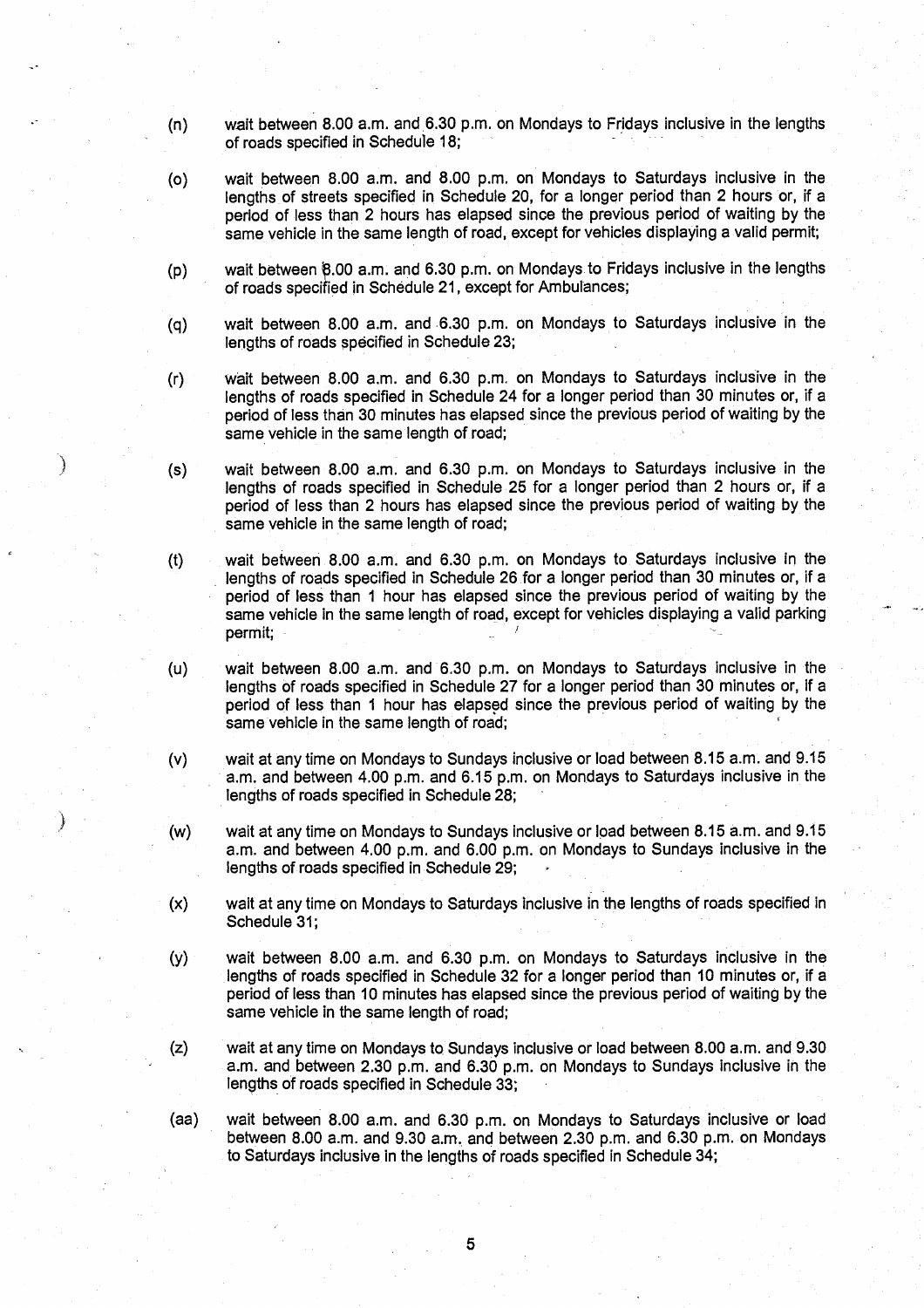- (bb) wait at any time on Mondays; to Sundays inclusive or load between 8 .15 a.m. and 9.15 a.m. and between 4.15 p.m. and 6.15 p.m. on Mondays to Sundays inclusive in the lengths of roads specified in Schedule 35;
- (cc) wait at any time on Mondays to Sundays inclusive or load between 7 .30 a.m . and 9.30 a.m. and between 4.00 p.m. and 6.00 p.m. on Mondays to Sundays inclusive in the lengths of roads specified in Schedule 36;
- (dd) wait between 7 .00 a.m . and 3.00 p.m . on Mondays to Fridays inclusive in the lengths of roads specified in Schedule 37;
- (ee) wait between. 6.00 p.m . and 10.00 p.m . on Tuesdays and Wednesdays and between <sup>1</sup> .00 p.m. and 6 .00 p.m . on Saturdays in the lengths of roads specified in Schedule 38;
- (ff) wait between 8.00 a.m. and 6.30 p.m. on Mondays to Saturdays inclusive in the lengths of roads specified in Schedule 40 for a longer period than 1 hour or, if a period of less than 2 hours has elapsed since the previous period of waiting by the same vehicle in the same length of road;
- (gg) wait at any time on Mondays to Sundays inclusive or load between 8 .15 a.m. and 9.15 a.m. and between 4.00 p.m. and 6.15 p.m. on Mondays to Fridays inclusive and between 8.15 a.m. and 6.15 p.m. on Saturdays in the lengths of roads specified in Schedule 41:
- $(hh)$  load between 8.15 a.m. and 9.15 a.m. and between 4.00 p.m. and 6.00 p.m. on Mondays to Sundays inclusive in the lengths of roads specified in Schedule 42;
- (ii) wait at any time on Mondays to Sundays or load between 8 .15 a.m. and-9 .15 a.m . and between 3 .30 p.m . and 6.15 p.m. on Mondays to Sundays inclusive in the lengths of roads specified in Schedule 43; -
- (j) wait or load between 8 .15 a.m. and 8,00 p.m. on Mondays to Saturdays inclusive in the lengths of roads specified in Schedule 44 ;
- (kk) wait at any time on Mondays to Sundays inclusive or load between 8 .15 a.m . and 1 .00 p.m. and between 4.00 p.m. and 6.15 p.m. on Mondays to Sundays inclusive in the lengths of roads specified in Schedule 46;
- (II) wait at any time on Mondays to Sundays inclusive or load between 8.15 a.m. and 9 .15 a.m. and between 1.00 p.m. and 6.15 p.m. on Mondays to Sundays inclusive in the lengths of roads specified in Schedule 47;
- (mm) wait at any time on Mondays to Sundays inclusive or load between 8 .15 a.m. and 9 .15 a.m. and between 4.15 p.m. and 6.15 p.m. on Mondays to Saturdays inclusive in the lengths of roads specified in Schedule 48;
- (nn) wait between 9.00 a.m. and 5.30 p.m. on Mondays to Fridays inclusive in the lengths of roads specified in Schedule 49 for a longer period than 2 hours or, if a period of less than 2 hours has elapsed since the previous period of waiting by the same vehicle in the same length of road except for valid Resident Permit Holders.
- (oo) wait between 8.00 a.m . and 6.30 p.m. on Mondays to Saturdays inclusive in the lengths of roads specified in Schedule 50 for a longer period than 1 hour or, if a period of less than 1 hour has elapsed since the previous period of waiting by the same vehicle in the same length of road;
- (pp) wait at any time on Mondays to Sundays inclusive or load at any time on Mondays to Saturdays inclusive in the lengths of roads specified in Schedule 51;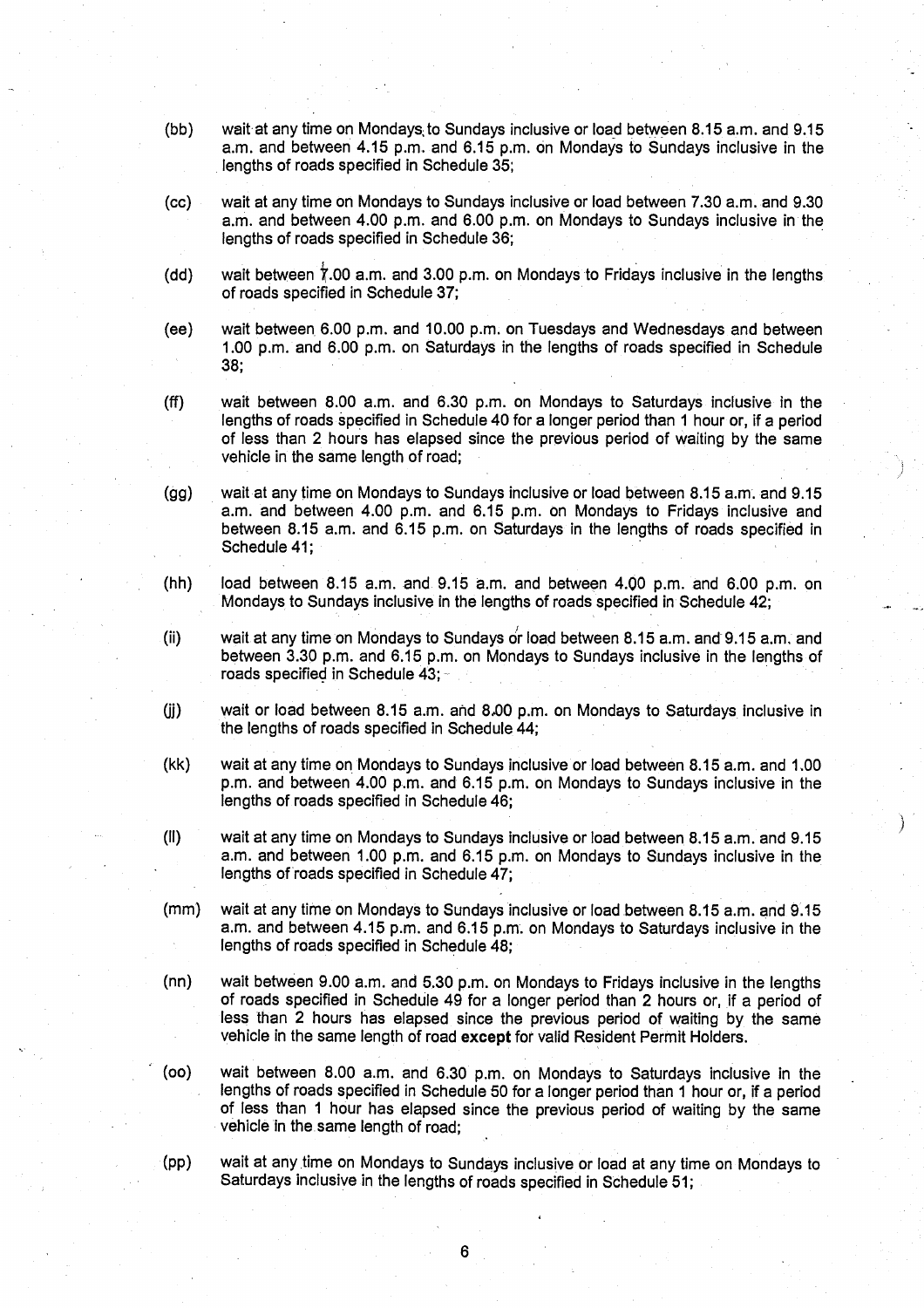- **(qq) wait or load at any time on a Sunday in the lengths of roads specified in Schedule 52 ;**
- **(rr) wait or load at any time on Mondays to Saturdays inclusive in the lengths of roads specified in Schedule 53 ;**
- **(ss) wait between 8.00 a.m . and 11 .30 a**. **m. on Mondays to Saturdays and wait for a longer period than 30 minutes or, if a period of less than 30 minutes has elapsed since the previous period of waiting by the same vehicle in the same length of road between 11** . **30 a.m**. **and 6** . **30 p.m**. **on Mondays to Saturdays inclusive** , **in the lengths of roads specified in Schedule 54 ;**
- **(tt) wait at any time on Mondays to Sundays inclusive or load between 8 .00 a**. **m . and 6 .30 p.m. on Mondays to Saturdays inclusive in the lengths of roads specified in Schedule** 57;
- **(uu) wait between 8 .00 a**. **m. and 6**. **30 p.m** . **on Mondays to Saturdays inclusive on odd dates in the lengths of roads specified in Schedule 58 ;**
- **(vv) wait between 8 .00 a**. **m. and 6.30 p .m** . **on Mondays to Saturdays inclusive on even dates in the lengths of roads specified in Schedule 59 ;**
- **(ww) wait between 8 .00 a**.**<sup>m</sup> . and 6.30 p.m** . **on Mondays to Saturdays inclusive in the lengths of roads specified in Schedule 60 for a longer period than 10 minutes or, if a period of less than 20 minutes has elapsed since the previous period of waiting by the same vehicle in the same length of road;**
- **(xx) wait between 8.00 a.m . and 6**. **30 p.m** . **on Mondays to Saturdays inclusive in the** lengths of roads specified in Schedule 61 for a longer period than 2 hours or, if a **period of less than 2 hours has elapsed since the previous period of waiting by the same** vehicle in **the same length of road except for vehicles displaying a valid parking permit;**
- (yy) wait at any **time on Mondays to Sundays inclusive or load between 7 .15 a.m**. **and 9.45 a.m. and between 4 .00 p**. **m. and 6.15 p**.**m . on Mondays to Sundays inclusive in the** lengths of roads specified in Schedule 62;
- **(zz) wait between 8 .00 a**. **m. and 6** . **30 p .m** . **on Mondays to Saturdays inclusive or load between 8.00 a**. **m. and 9.45 a**.**m. and between 4 .00 p**. **m. and 6.15 p.m** . **on Mondays to Saturdays inclusive in the lengths of roads specified in Schedule 63 ;**

**7. Nothing in Article 6 shall apply to any vehicle waiting in the lengths of roads referred to therein for so long as it may be necessary to enable:-**

- **(a) a person to board or alight from the vehicle ;**
- **(b) the vehicle**, **if it cannot conveniently be used for such purpose in any other road, to be used in connection with any of the following operations** , **namely:-**
	- **(i) building** , **industrial or demolition operations;**
	- **(ii) the removal of any obstruction to traffic ;**
	- **(iii) the maintenance**, **improvement or reconstruction of the said lengths of roads ;**
	- **(iv) the laying, erection, alteration or repair in or in land adjacent to the said lengths of roads of any sewer or of any main, pipe or apparatus for the supply of gas, water or electricity or of any telecommunications system ;**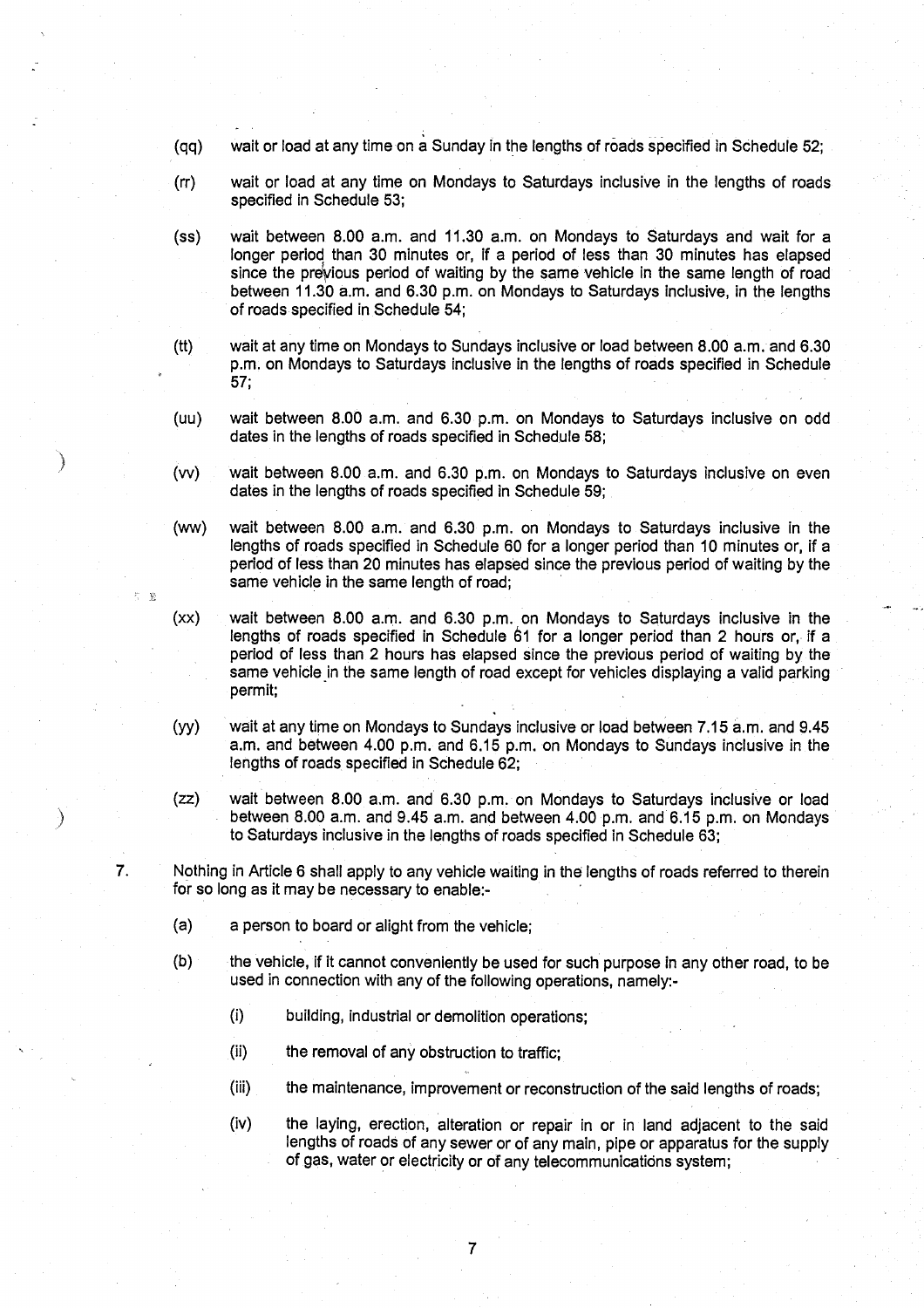- (v) the service of a Local; Authority or a Water Authority in pursuance of statutory powers or duties;
- (c) the vehicle to be used for the purpose of delivering or collecting postal packages as defined in Section 87 of the Post Office Act 1953;
- (d) the vehicle to take in petrol, oil, water or air from any garage situated on or adjacent to the said lengths of roads;
- (e) the vehicle to wait at or near to any premises situated on or adjacent to the said lengths of roads for so long as such waiting by that vehicle is reasonably necessary in connection with any wedding or funeral;
- (f) the vehicle being used for fire brigade, ambulance or police purposes .
- 8. (1) Nothing in Article 6 shall apply:-
	- (a) to any vehicle waiting for so long as may be necessary for the purpose of enabling goods to be loaded on or unloaded from the vehicle;
	- (b) to a Disabled Person's Vehicle, displaying a Disabled Person's Badge in the relevant position, for a period not exceeding 3 hours (not being a period separated by an interval of less than 1 hour from a previous period of waiting by the same vehicle in the same length of road on the same day), provided that the Disabled Person's Vehicle also displays in the relevant position, a Parking Disc (on which the driver or other person in charge of the vehicle has marked the time at which the period of waiting began) excepting those lengths of roads specified in the Schedules, referred to in paragraph (c) of this Article ;
	- (c) to a Disabled Person's Vehicle, displaying a Disabled Person's Badge in the relevant position, waiting on the lengths of roads specified in Schedules 5, 6, 15, 20, 24, 25, 26, 27, 32, 40, 49, 50, 58, 59 60 and 61 during the specified limited waiting hours;

provided that such exemptions do not apply during the hours when loading restrictions are imposed by that Article.

- (2) Nothing in Article 6 shall apply to any vehicle :-
	- (a) waiting upon an authorised parking place; or
	- (b) being a Hackney Carriage, waiting upon an authorised cab rank; or
	- (c) waiting for so long as may be necessary to enable the vehicle to be used in the provision of a local service within the meaning of the Transport Act 1985.
- 9. No person shall, except upon the direction or with the permission of a Police Constable in uniform, Traffic Warden or a Parking Attendant, cause or permit any vehicle other than:-
	- (a) a goods vehicle to wait for the purpose of loading in a loading bay specified in Schedule 7 between 7.00 a.m. and 6.00 p.m. on Mondays to Saturdays inclusive;
	- (b) a disabled person's vehicle, displaying a Disabled Person's Badge in the relevant position, to wait in a disabled parking place specified in Schedule 8 at any time, for a period not exceeding 4 hours (not being a period separated by an interval of less than 2 hour from a previous period of waiting by the same vehicle in the same length of road on the, same day), provided that the Disabled Person's Vehicle also displays in the relevant position, a Parking Disc (on which the driver or other person in charge of the vehicle has marked the time at which the period of waiting began);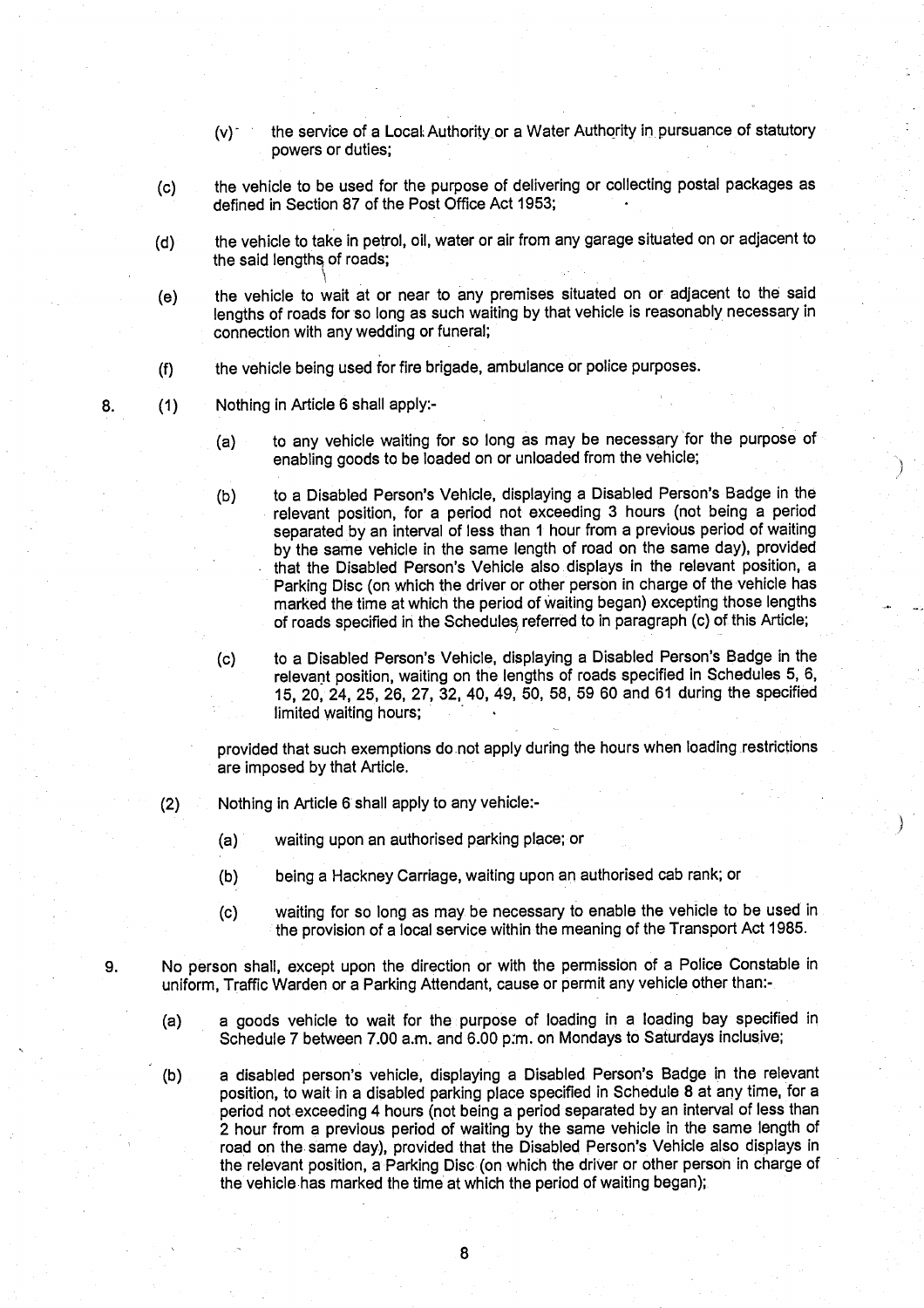- **(c) a Hackney Carriage to stop ;or wait, at any time on Mondays to Sundays inclusive, in the lengths of roads specified in Schedule 10 ;**
- **(d) a Hackney Carriage to stop or wait, between 11** . **00 p.m**. **and 6** . **30 a.m. on Mondays to Sundays inclusive, in the lengths of roads specified in Schedule 11 ;**
- **(e) a goods vehicle to wait at any time for the purpose of loading in a loading bay** specified in Schedule 19.
- **10. No person shall, except upon the direction or with the permission of a Police Constable in uniform, Traffic Warden or a Parking Attendant** , **cause or permit any vehicle :-**
	- **(a) to stop between 8 .00 a**. **m. and 5**.**00 p.m**. **on Mondays to Fridays on a School-Keep-Clear marking specified in Schedule 22 ;**
	- **(b) to wait, at any time on Mondays to Sundays inclusive in the lengths of roads specified in Schedule 107 other than vehicles displaying in the relevant position a valid Disabled Persons Badge;**
	- **(c) other than a bus to wait at any time on Mondays to Sundays inclusive, in a bus stop clearway as specified in Schedule 305 ;**
	- **(d) other than a bus to stop or wait, between 7 a .m. and 7 p.m. on Mondays to Sundays inclusive** , **in a bus stop clearway as specified in Schedule 400 ;**
	- **(e) other than a bus to wait at any time on Mondays to Sundays inclusive** , **in a bus stand as specified in Schedule 402 ;**
	- **(f) other than a bus to wait between 7.30 a**. **m. and 8**. **45 a.m** . **on Mondays to Sundays inclusive, in a bus stand as specified in Schedule 403 .**
- **11 . Nothing in Article 10 shall apply to any vehicle waiting in the lengths of road referred to therein for so long as may be necessa**ry **to enable**
	- **(a) the vehicle**, **if it cannot conveniently be used for such purpose in any other road, to be used in connection with the removal of any obstruction to traffic;**
	- **(b) the vehicle being used for fire brigade** , **ambulance or police purposes;**
	- **(c) the maintenance, improvement or reconstruction of the said lengths of roads ;**
	- **(d) the** laying, **erection, alteration or repair in or in land adjacent to the said lengths of roads of any sewer or of any main** , **pipe or apparatus for the supply of gas** , **water or electricity or of any telecommunications system ;**
	- **(e) is required by law to stop;**
	- **(f) is obliged to do so in order to avoid an accident**
- **12. Save as provided in A**rt**icle 13**, **no person shall, except upon the direction or with the permission of a Police Constable in uniform** , **Traffic Warden or a Parking Attendant, cause or permit any vehicle to:-**
	- **(a) wait between 7 .45 a**.**<sup>m</sup> . and 9**. **15 a.m . and between 4 .30 p.m. and 6.30 p.m. on Mondays to Saturdays inclusive in the lengths of roads specified in Schedule 300 ;**
	- **(b) wait between 7.45 a**.**m. and 9**. **15 a.m. and between 4.30 p**.**<sup>m</sup> . and 6.30 p.m. on Mondays to Fridays inclusive in the lengths of roads specified in Schedule 301 ;**

**9**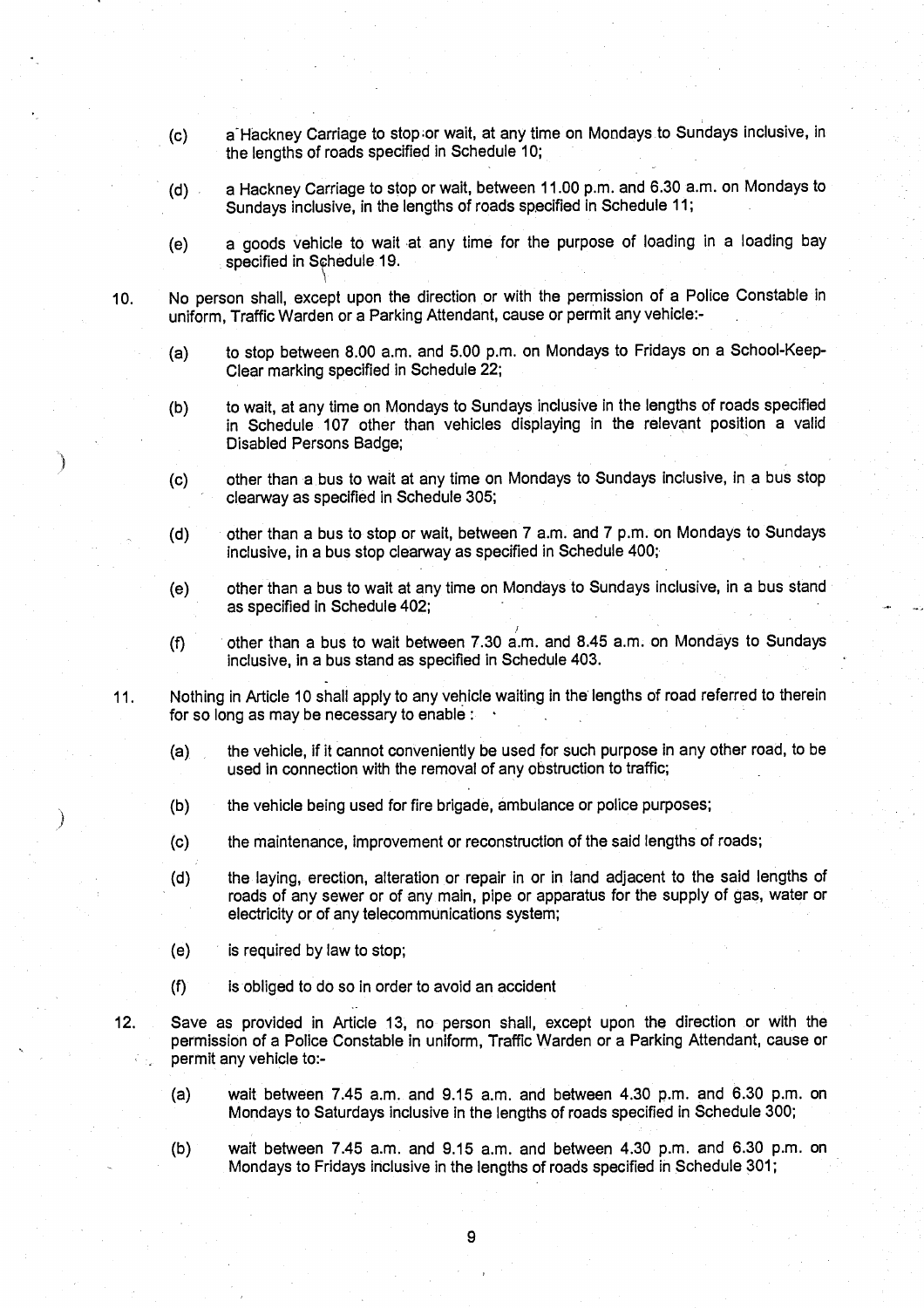- **(c) wait at any time on Mondays to Sundays inclusive in the lengths of roads specified in** Schedule 303:
- (d) wait between 7.30 a.m. to 9.30 a.m. and between 3 .30 p.m. and 6.30 p.m. on **Mondays to Saturdays inclusive in the lengths of roads specified in Schedule 304.**

13. (1) Nothing in Article 12 shall apply to any vehicle waiting in the lengths of roads referred **to therein for so long as it may be necessa**ry **to enable:-**

- a) the vehicle, if it cannot conveniently be used for such purpose in any other road, to be used in connection with the removal of any obstruction to traffic;
- **b) the vehicle to be used for the purpose of delivering or collecting postal packages as defined in Section 87 of the Post Office .Act 1953 ;**
- **c) the vehicle being used for fire brigade** , **ambulance or police purposes ;**
- d) the maintenance, improvement or reconstruction of the said lengths of roads;
- **e) the laying**, **erection, alteration or repair in or in land adjacent to the said lengths of roads of any sewer or of any main**, **pipe or apparatus for the supply of gas, water or electricity or of any telecommunications system ;**
- **f) the vehicle**, **if it cannot conveniently be used in any other road** , **to be used in connection with any building operation or demolition .**
- (2) Nothing in Article 12 shall apply to any vehicle waiting in any .of roads or lengths of **roads referred to therein when the person in control of** th**e vehicle:-**
	- **(a) is required by law to stop;**
	- **(b) is obliged to do so in order to avoid an accident; or**
	- (c) is prevented from proceeding by circumstances outside his control and it is **not reasonably practicable for him to drive or move the vehicle to a place not** on any main carriageway of a road specified in Schedules 300, 301, 302, 303 and 304.

## PART III **AUTHORISATION AND USE OF PARKING PLACES**

- 14. (1) The lengths of roads specified in Schedules 49, 61, 99, 100, 101, 104, 105 and 106, **are authorised to be used as parking places for the parking during the permitted hours and in such positions as are specified in the said Schedules** , **of a vehicle displaying in the relevant position a valid Residents Parking Permit issued by the Council .**
	- **(2) The lengths of roads specified in Schedules 105 and 108 are authorised to be used as parking places for the parking during the permitted hours and in such positions as are specified in the said Schedules** , **of a vehicle displaying in the relevant** position a **valid Business Parking Permit issued by the Council .**
	- **(3) The lengths of roads specified in Schedule 102 are authorised to be used as parking places for the parking during the permitted hours and in such positions as are specified in the said Schedules**, **of a vehicle displaying in the relevant position a valid Doctors Parking Permit issued by the Council .**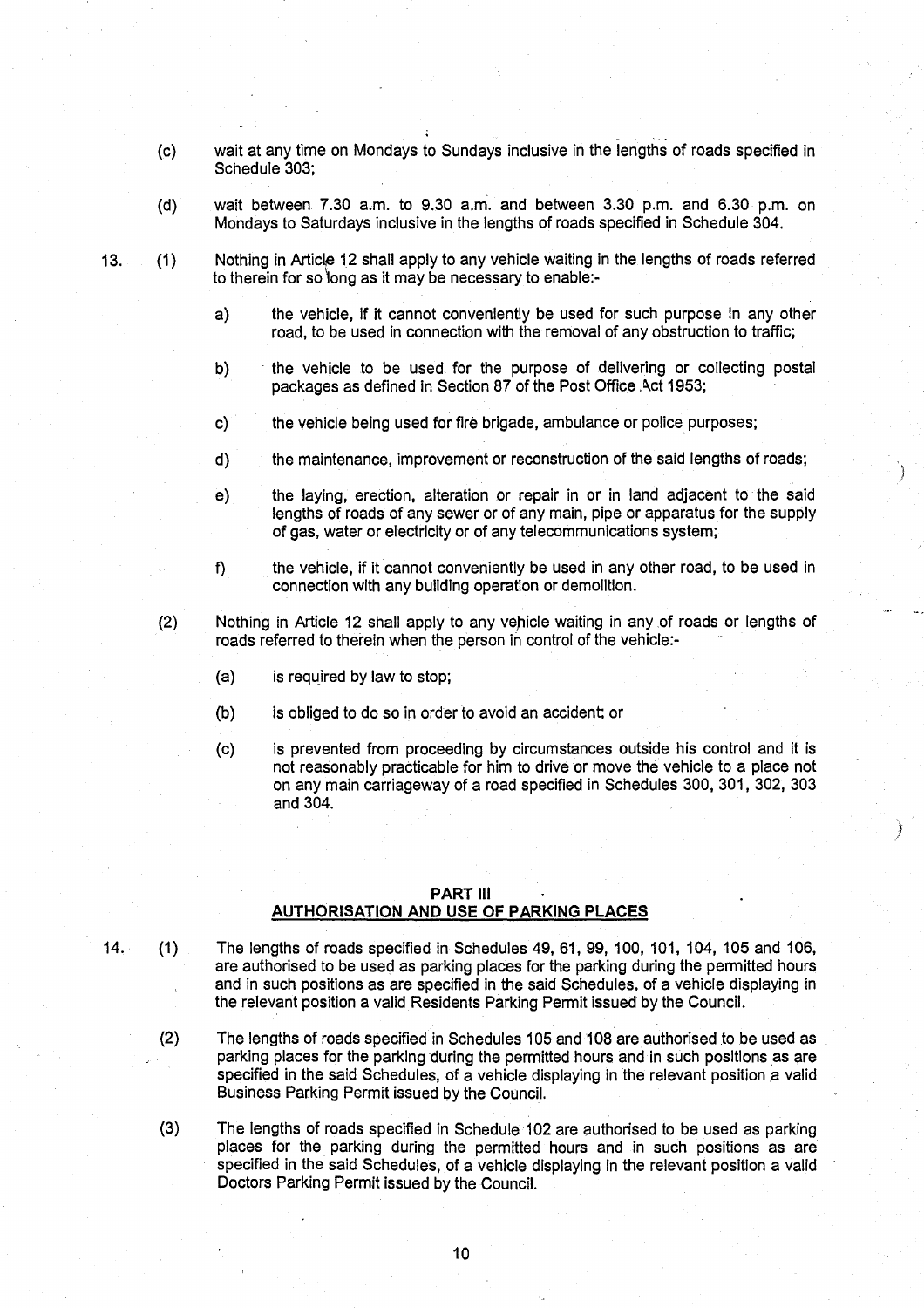- (4) The lengths of roads specified in Schedules 109 and 111 are authorised to be used as parking places for the parking during the permitted hours and in such positions as are specified in the said Schedules, of a vehicle displaying in the relevant position a valid Parking Permit issued by the Council.
- (5) Nothing in paragraphs (1), (2), (3) and (4) of this Article shall restrict the power of the Council to close a parking place.
- 15. Where in the Schedules a parking place is described as available for vehicles of a specific class or in a specified position, the driver of a vehicle shall not permit it to wait in the parking **place unless it:-**
	- (a) is of the specified class; or as the case may be  $-$
	- (b) is in the specified position;
	- (c) displays a valid parking permit issued by the Council .
- 16. A driver of a vehicle shall not use a parking place:-
	- **(a) so as to** unreasonably prevent access to any premises adjoining the road, or the use of the road by any other person, or so as to be a nuisance;
	- (b) when a Police Constable in uniform, Traffic Warden or a parking attendant or a person authorised by the Council has closed the parking place.
- 17.  $\rightarrow$  The driver of a motor vehicle using a parking place shall stop the engine as soon as the vehicle is in position in the parking place and shall not start the engine except when about to change the position of the vehicle in, or to depart from, that parking place.
- 18. No person shall use a vehicle whilst it is in a parking place in connection with the sale of any article to persons in or near the parking place. or in connection with the selling or offering for hire of his skill or services .
- 19. When a vehicle is left in a parking place in contravention of the provisions of Articles 15(b), a Police Constable in uniform, Traffic Warden or a parking attendant or a person authorised by the Council to do so may alter or cause to be altered the position of the vehicle so that its position shall comply with that provision .
- 20. Any person altering the position of a vehicle by virtue of Article 19 may do so in such manner as he thinks necessary.
- 21 . A Police Constable in uniform, Traffic Warden or a parking attendant or a person authorised by the Council to do so may, in case of emergency, or in contravention of Article 16, remove or cause to be removed to any place he thinks fit any vehicle left in a parking place .
- 22. Any person removing or causing to be removed a vehicle from a parking place in accordance with Article 21 shall provide for the safe custody of the vehicle.

11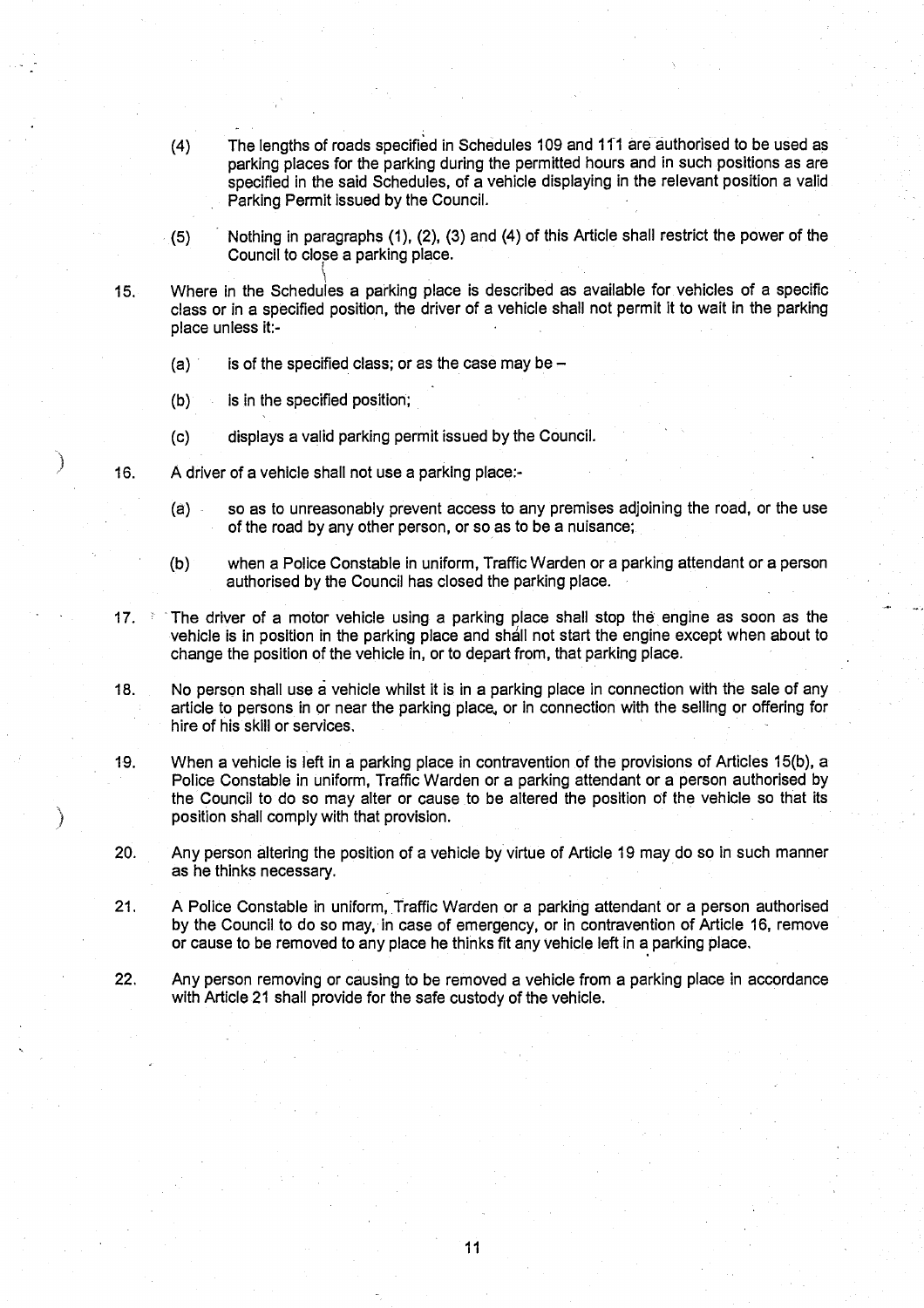# PART IV **PERMITS**

23. (1) Any resident or doctor, who is the owner of a vehicle of the following class, that is to say a passenger vehicle, a goods vehicle, a invalid carriage or a motorcycle may apply to the Council or an authorised agent for a permit for the parking of that vehicle in a parking place specified in paragraph (5) of this Article and any such application shall be made on a form issued by and obtainable from the Council or authorised agent and shall include the particulars and information required by such form to be supplied.

(2) The Council or authorised agent may at any time require an applicant for a permit or a permit holder to produce to an officer of the Council or authorised agent such evidence in respect of an application for a permit as they may reasonably require to verify the particulars or information given to them or to verify that the permit is valid.

- (3) The Council or authorised agent upon being satisfied that the applicant is :-
	- (a) a resident who is the owner of a vehicle of the class specified in paragraph (1) of this Article, shall issue to the applicant a Residents Parking Permit for the leaving during the permitted hours in a parking place of the vehicle to which such permit relates, by the owner or by any person using such vehicle with the consent of the owner (other than a person to whom such vehicle has been let for hire and reward);

(b) a Doctor, who is the owner of a vehicle of the class specified in paragraph (1) of this Article, shall issue to the applicant I Doctors Parking Permit for the leaving at any time in the Doctors Parking Place specified thereon such vehicles as they are satisfied are used by fully registered persons who are liable to be called of necessity to emergencies away from the surgery or consulting room shown on the application to the extent that the need for special parking arrangements is justified and to whom no suitable alternative parking facility is available within a reasonable distance.

- (4) A resident shall not be entitled to be in possession of more than one permit at any one occasion .
- (5) (a) a Residents Parking Permit shall only be a valid for use in a parking place specified in Schedules 49, 61, 99, 100, 101, 104, 105, 106, 109 and 111;
	- (b) a Doctors Parking Permit shall only be valid for use in a parking place specified in Schedule 102.
- 24. Notwithstanding the provisions contained in Article 23 the Council may also grant permits to such other persons as they may think fit.

25. (1) A permit holder (whether of a Residents or Doctors Parking Permit), may surrender such permit to the Council or authorised agent at any time and shall surrender such permit to the Council or authorised agent on the occurrence of any one of the events set out in paragraph (3) of this Article .

(2) The Council or authorised **agent** may, by notice in writing served on the permit holder at the address shown by that person on the application for the permit or at any other address believed to be that person's residence, withdraw a permit if it appears to the Council or authorised agent that any one of the events set out in paragraph (3) of this Article has occurred and the permit holder shall surrender the permit to the Council or authorised agent within 48 hours of the receipt of the aforementioned notice .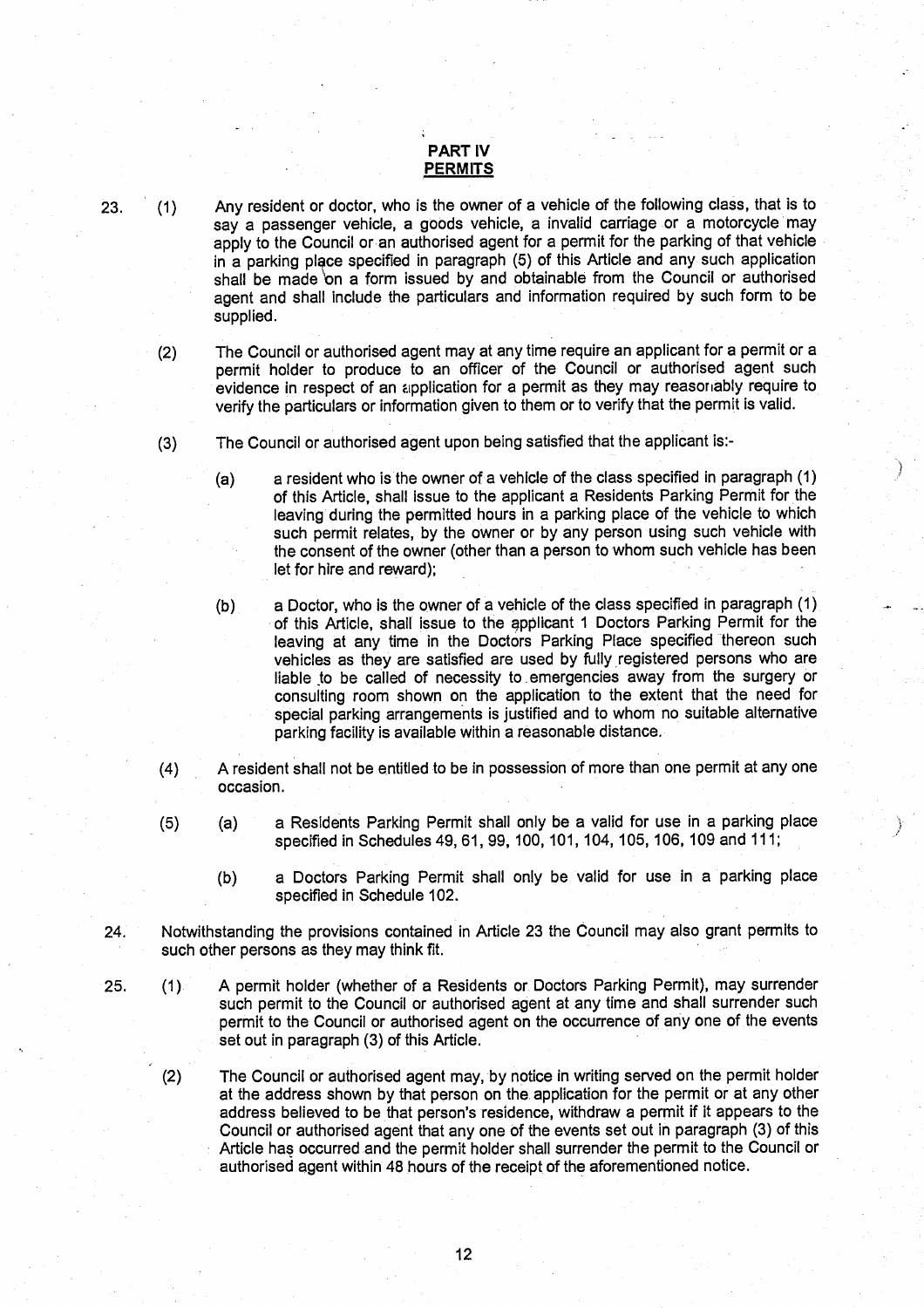- (3) The events referred to in the foregoing provisions of this Article are:-
	- (a) the permit holder ceasing to be a resident;
	- (b) the permit holder ceasing to be the owner of the vehicle in respect of which the permit **was issued;**
	- (c) the vehicle in respect of which such permit was issued being adapted or used in such a manner that it is not a vehicle of the class specified in Article  $23(1)$ ;
	- (d) the issue of a duplicate permit by the Council under the provisions of Article 28;
	- $(e)$  the expiry of the period for which the permit was issued;
	- (f) where a permit is issued to any person upon receipt of a cheque and the cheque is subsequently dishonoured, the permit shall cease to be of any effect;
	- (g) in the case of a fully registered person holding a Doctor's Parking Permit:-
		- (i) the vehicle or any vehicle in respect of which the permit was issued ceasing to be used by a fully registered person who is liable to be called of necessity to emergencies away from the surgery or consulting room shown on the application for the permit to the extent that the need for special parking arrangements is justified;
		- (ii) the revocation of the designation of the parking place in respect of which the permit was *issued*.
- 26 . Without prejudice to the provisions of Article 25, a permit shall cease to be valid at the expiration of the period specified thereon:-
	- (a) which period, in the case of a Residents or Doctors Permit, shall not exceed a period of twenty-three months from the end of the month during which it first became valid;

or on the occurrence of any one of the events set out in paragraph (3) of Article 25, whichever is the earlier.

- 27. (1) A holder of a Doctors Parking Permit, may at any time apply to the Council or authorised agent for a permit issued to him to be amended so as to relate to any other vehicle, being a vehicle which is used by a fully registered person who are liable to be called of necessity to emergencies away from the surgery or consulting room shown on the application to the extent that the need for special parking arrangements can be justified.
	- (2) Upon receipt of an application pursuant to paragraph (1) of this Article and of the relevant permit, the Council or authorised agent may amend the permit accordingly, or to such extent as they think fit, or at their discretion issue a revised permit, and if a revised permit is so issued, the permit shall become invalid and shall be surrendered to the Council.
- 28. (1) If a permit is accidentally mutilated or defaced or the figures or particulars thereon have become illegible or the colour of the permit has become altered by fading or otherwise, the permit holder shall surrender it to the .Council or authorised agent and apply to the Council or authorised agent for the issue to him of a duplicate permit, whereupon Council or authorised **agent**, **shall issue a** duplicate permit so marked and upon such issue the original permit shall become invalid.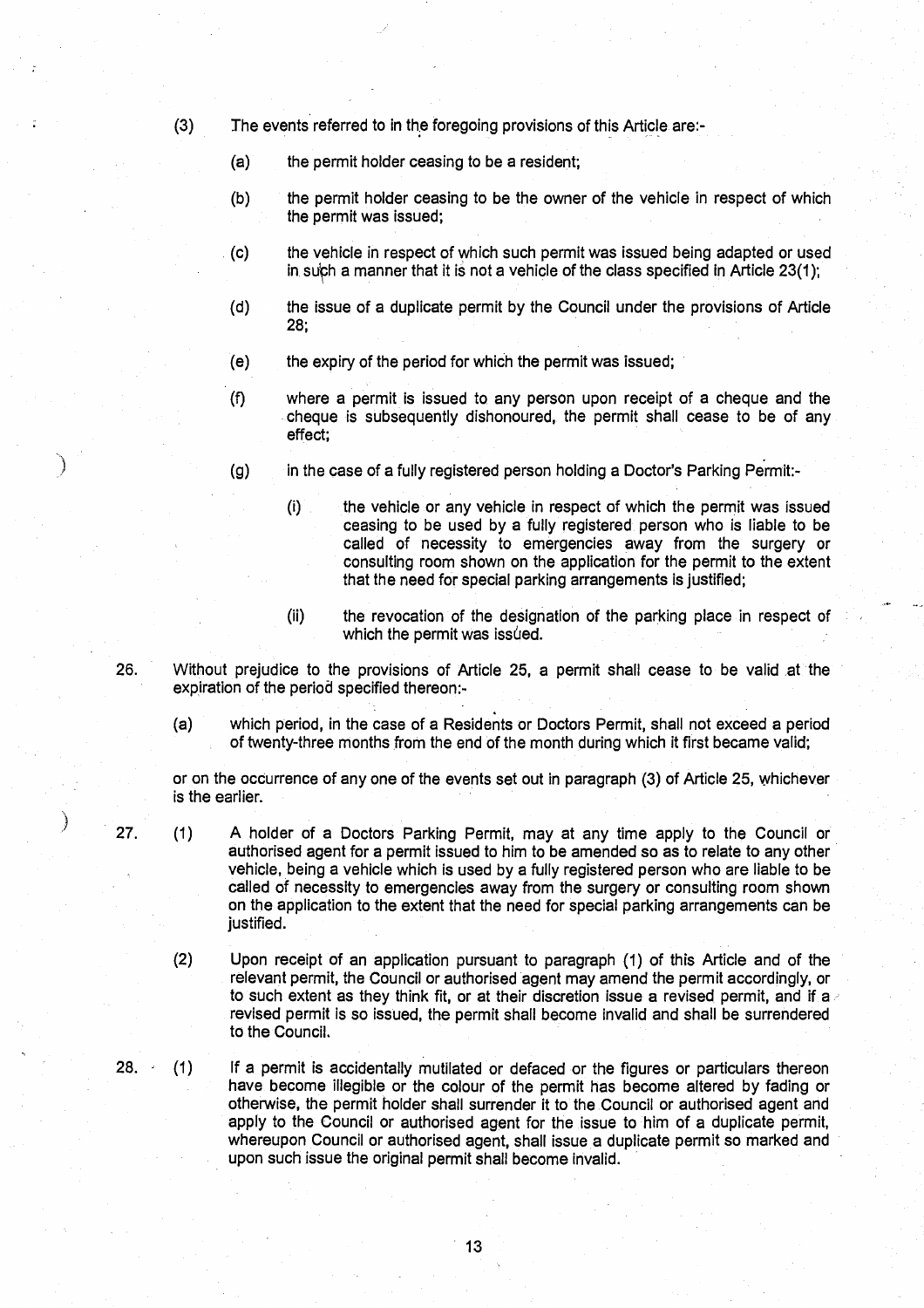- (2) If a permit is lost or destroyed, the, permit holder may apply to the Council or authorised agent for the **issue** to him of a duplicate permit and the Council or authorised agent upon being satisfied as to such loss or destruction, shall issue a duplicate permit so marked and upon such issue the permit shall become invalid.
- (3) All the provisions of this Order shall apply to a duplicate permit to the same extent as they applied to the original permit.
- 29. A permit shall be in writing and shall include the following particulars:-
	- (a) the registration mark of the vehicle in respect of which the permit has been issued;
	- (b) the period during which, subject to the provisions of Article 25, the permit shall remain valid:
	- (c) an authentication that the permit has been issued by the Council;
	- $(d)$  a code indicating the parking area for which the permit is valid.
- 30. At all times during which a vehicle is left in a parking place specified in Schedules 49, 99, 100, 101, 102, 104, 105, 106, 108, 109 and 111 during the permitted hours, there shall be displayed in the relevant position a permit issued in respect of that vehicle valid for parking place.

31 . When a permit has been displayed in accordance with the provisions of Article 30, or where a penalty charge notice has been attached to the vehicle in accordance with Article 33(2), no person other than a Police. Constable in uniform, Traffic Warden or a parking attendant shall remove such permit or notice from the vehicle unless authorised to do so by the driver of that vehicle.

32. Notwithstanding the foregoing provisions of this Order, the Council may at its discretion issue a discretionary Notice allowing a specific vehicle to wait in a road or a parking place during the hours of operation of any restriction or prohibition to the contrary .

# PART V **CONTRAVENTION OF ORDER**

- 33. (1) If a vehicle is left in a parking place during the permitted hours or in any road or length of road in contravention of any provision of this Order, a penalty charge shall be payable and/or the vehicle may be removed from that location.
	- (2) A separate penalty shall become payable in respect of each new calendar date .
	- (3) In the case of a vehicle in respect of which a penalty charge is payable, a penalty charge notice showing the information required by section 66(3) of the Road Traffic Act 1991 may then be issued by a parking attendant in uniform in accordance with section 66(1) of the said Act.
	- (4) If a vehicle is left after a penalty charge has been incurred, a parking attendant in uniform or a person acting under his direction may attach to the vehicle an immobilisation device and a notice in accordance with the requirements of section 69(1) and (2) of the Road Traffic Act 1991 and that vehicle shall only be released from the device on payment of the penalty charge, **or as the case** may be a reduced penalty charge, along with such **release** fee as may be required by the Council .
	- (5) Where a parking attendant has removed or caused to be removed a vehicle in accordance with paragraph (1) of this Article :-

14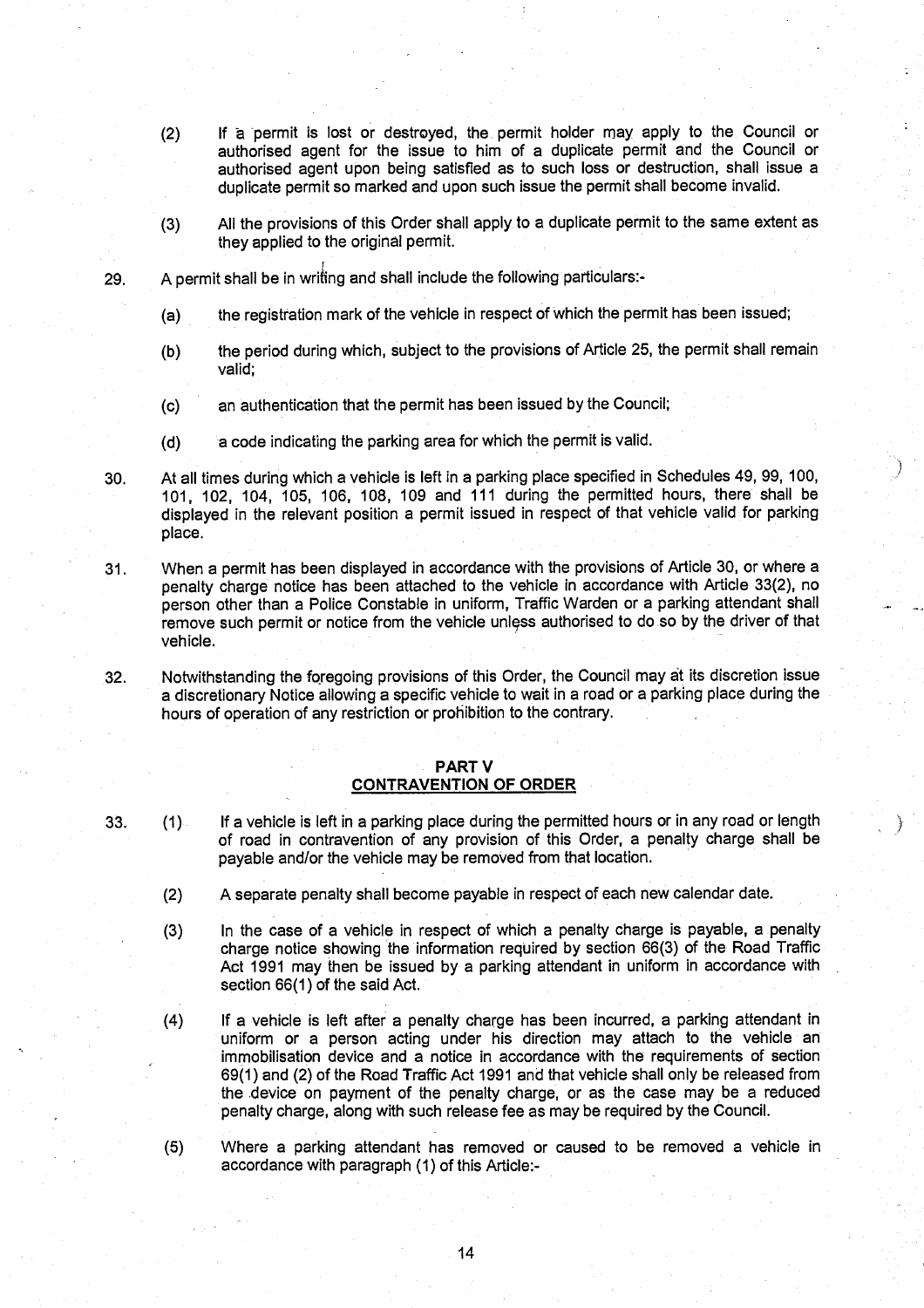- (a) he shall provide for the **safe** custody of the vehicle ;
- (b) the Council shall be entitled to recover from the person responsible such charges in respect of the removal, storage and disposal of the vehicle as it might prescribe from time to time ;
- (c) the provisions of the Road Traffic Regulation Act 1984 as amended shall apply to the disposal of any such vehicle removed by or on behalf of the Council pursuant to this Article .

Nothing in paragraphs (4) and (5) of this Article shall apply in respect of a vehicle displaying in the relevant position a valid disabled person's badge issued by any local authority .

# PART VI REVOCATIONS

34. The Borough of Reading(Chatham Zone F)(Special Parking Area) Waiting Restrictions and Parking Places) Order 2000 shall be revoked.

THE COMMON SEAL of the READING ) BOROUGH COUNCIL was hereunto affixed this  $\&^i$  day of February 2003 in the presence of:-

| Minute     | Min37 TMAP<br>3.9.02 |  |  |
|------------|----------------------|--|--|
| Originator | PВ                   |  |  |
| Seal No.   | 42 G<br>03           |  |  |
| Checked    |                      |  |  |

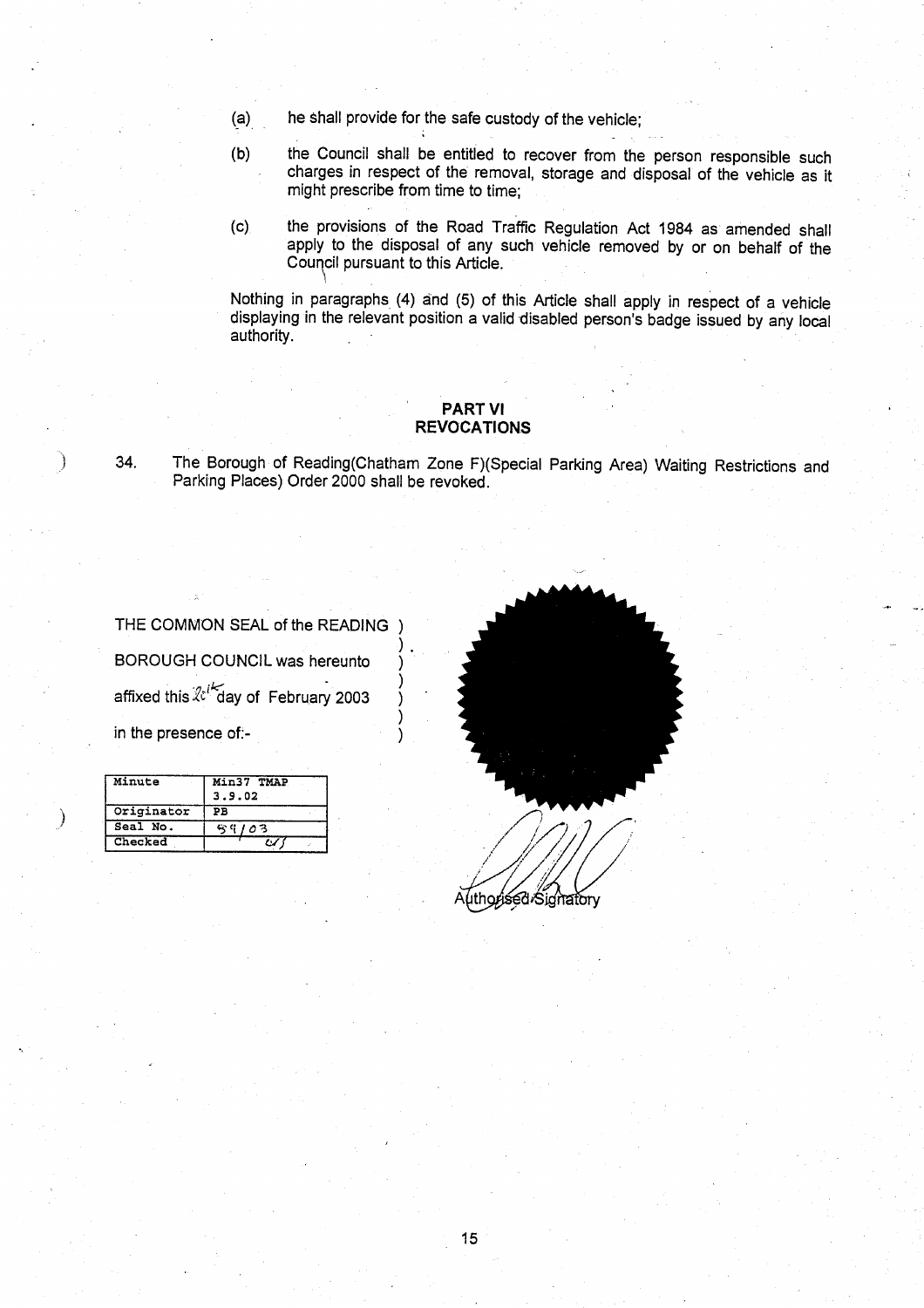# LIST OF **SCHEDULES**

- 1 No Waiting At Any Time/No Loading Or Unloading At Any Time
- 4 No Waiting At Any Time
- 14 No Waiting At Any Time/No Loading 8.15am-9.15am and 4pm-6.15pm
- 23' No Waiting Mon-Sat 8am-6.30pm
- 24 Waiting Limited To 30 minutes, Return Prohibited Within 30 minutes **Mon-Sat 8am**-6.30pm
- 25 Waiting Limited To 2 hours, Return Prohibited Within 2 hours **Mon-Sat** 8am-6.30pm
- 28 No Waiting At Any Time/No Loading **8.15am-9**.15am and 4pm-6.15pm Except Sunday
- 50 Waiting Limited To 1 hour, Return Prohibited Within 1 hour Mon-Sat 8am-6.30pm
- 99 Residents' Permit Holders Only Mon Sun 24 Hours
- 100 Ambulance Only
- 303 24 HOUR CLEARWAY
- 499 Addresses For The Issue Of Residents **and Business** Parking Permits

Schedules 2-3,5-13,15-22,26-27,29-48,51-60,62-98,100-109,111-302,304-498 and **500 are not** appended to this Order (Article 5(c))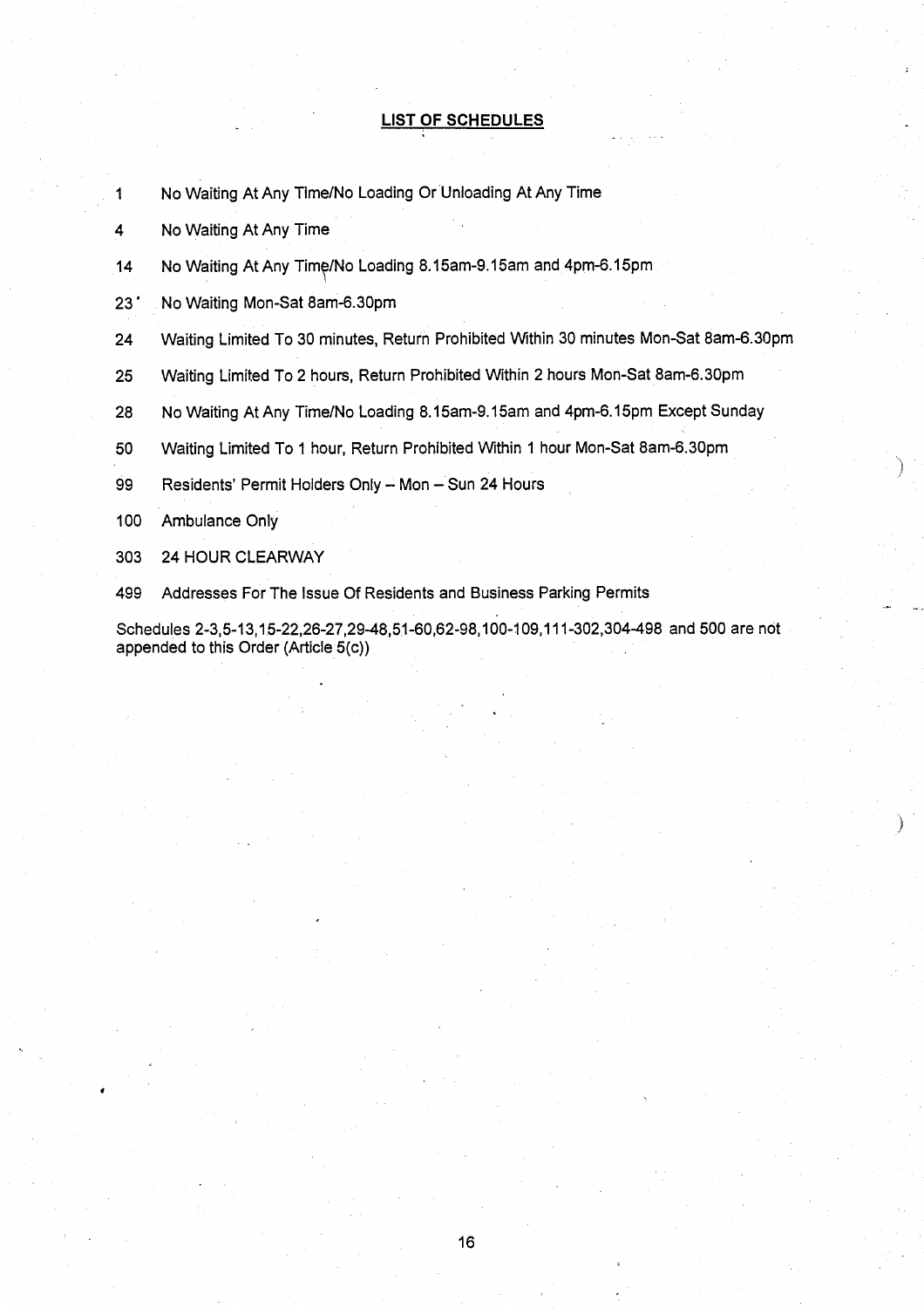# **Schedule No.** I **No Waiting At** Any Time/**No Loading Or Unloading** At Any Time (Referred to in Article 6(a))

- **(1) Great Knollys Street**, **south side** from its junction with North Street for a distance of 45 metres west
- **(2)** North Street, east side from its junction with Great Knollys Street for a distance of 15 metres south
- **(3) No**rt**h Street, west side** from its junction with Great Knollys Street for a distance of 15 metres south
- (4) Great **Knollys Street**, **no**rt**h side** from a point 140 metres west of its junction with Regent Court for a distance of 78 metres west
- (5) Great **Knollys Street**, **south side** from its junction with Caversham Road for a distance of 57 metres west
- **(6) Great Knollys Street**, **no**rt**h side** from its junction with **Regent** Court to a point 55 metres west of that junction
- (7) Great **Knollys Street**, **no**rt**h side** from its junction with Caversham Road to its junction with Regent Court
- **(8) Great Knollys Street**, **south side ,** from a point 87 metres west of its junction with Caversham Road to its junction with North Street

# **Schedule No. 4 No Waiting At** Any Time (Referred to in Article 6(d))

- **(9) Weldale Street**, **south side** from its junction with Caroline Street to a point 17 metres east of that junction
- (10) Cambridge **Street, no**rt**h side** from its junction with George Street to a point 30 metres west of that junction
- **(11) Cambridge Street, no**rt**h side** from its junction with Little Street to a point 16 metres east of that junction
- **(12) Cambridge Street**, **south sid <sup>e</sup>** from its junction with George **Street** to a point 16 metres west of that junction
- **(13) Cambridge Street, south sid e** from its junction with Little **Street** to a point 15 **metres east** of that junction
- **(14) Cannon Street**, **no**rt**h side** from its junction with Gower **Street to a point 15 metres east of** that junction
- **(15) Cannon Street**, **south side** from its junction with Foxglove Gardens to a point **6 metres** west of that junction
- **(16) Gower Street**, **west side** from its junction with **Mason Street** to a point 20 metres south of that junction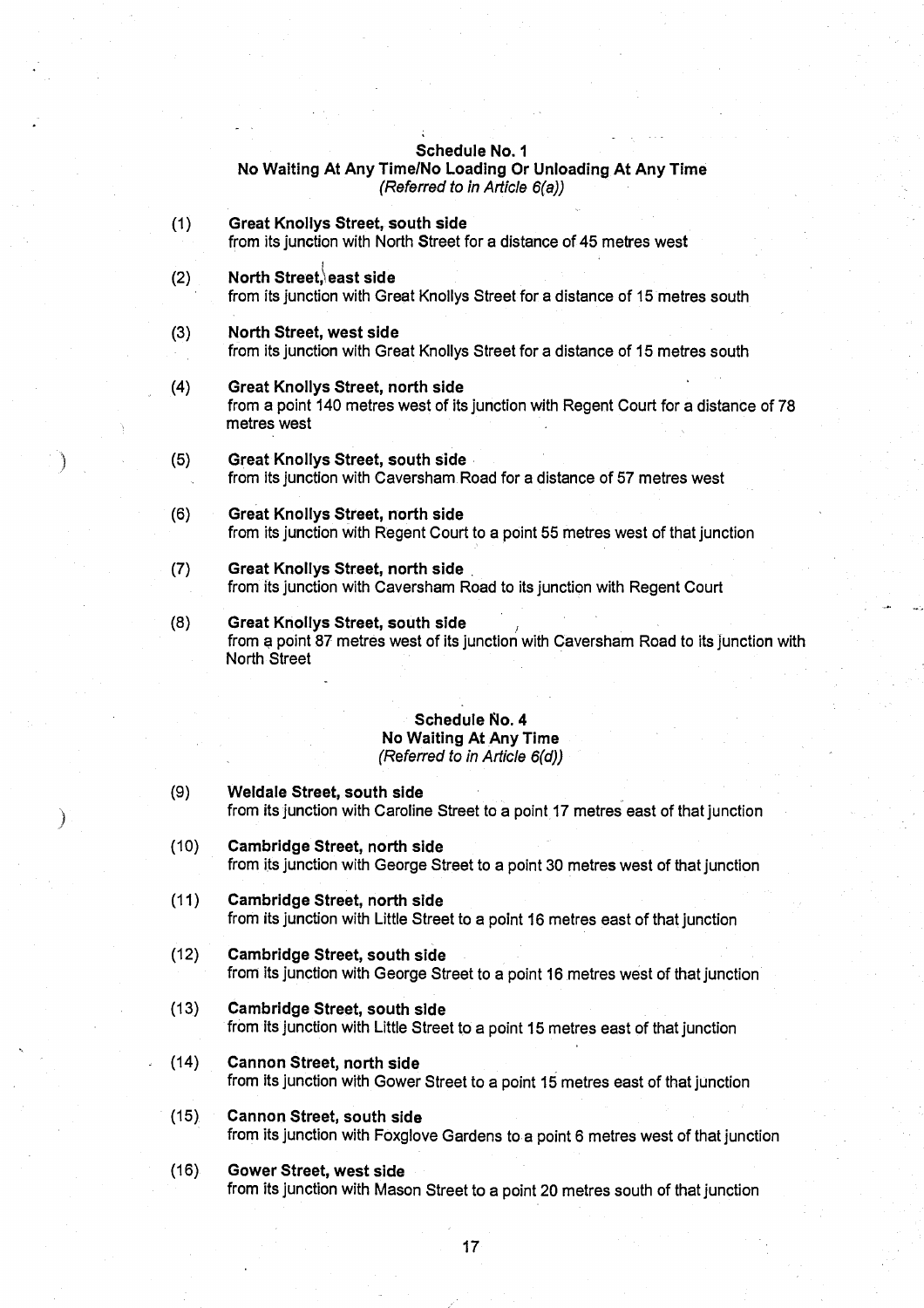----- -- --- - ---

**(17) Gower Street**, **west side** from its junction with Oxford Road to a point 15 metres north of that junction (18) Hart **Street, no**rt**h side** from its junction with Gower Street to a point **10 metres east** of that junction **(19) Hart Street**, **south side** from its junction with the east side to a point 4 metres west of that junction **(20) Ha**rt **Street**, **east side** for its entire length **(21) Ha**rt **Street**, **south side** from its junction with Gower Street to a point **8 metres** east of that junction (22) Hart **Street**, **no**rt**h side** from its junction with the **east side to a** point 4 metres west of that junction (23) Little **Street**, **west side** from its junction with Cambridge Street to a point 14 metres south of that junction (24) Little **Street, east sid <sup>e</sup>** from its junction with Cambridge Street to a point 9 metres south of that junction (25) Little **Street, east sid <sup>e</sup>** from its junction with Mason Street to a point **16 metres** north of that junction **(26) Mason Street**, **no**rt**h side** from its junction with George Street to a point 38 metres west of that junction **(27) Mason Street**, **no**rt**h side** from its junction with Gower Street to a point 14 metres east of that junction **(28) Mason Street**, **south side** from its junction with George Street to a point 47 metres west of that junction **(29) Mason Street**, **south side** from its junction with Gower Street to a point 43 metres east of that junction **(30) George Street**, **west .side** from its junction with Oxford Road to a point 14 metres north of that junction **(31) George Street, west side** from its junction with **Mason Street to a** point 6 metres north of that junction **(32) George Street**, **west side** from a point 8 metres south of its junction with Cambridge **Street to a point 6 metres** north of that junction, **(33) George Street**, **west side** from its junction with the north side to a point 17 metres south of that junction **(34)** George Street, east side from **a point 5 metres** south of its junction with Stanley **Street to** a point 7 metres north of that junction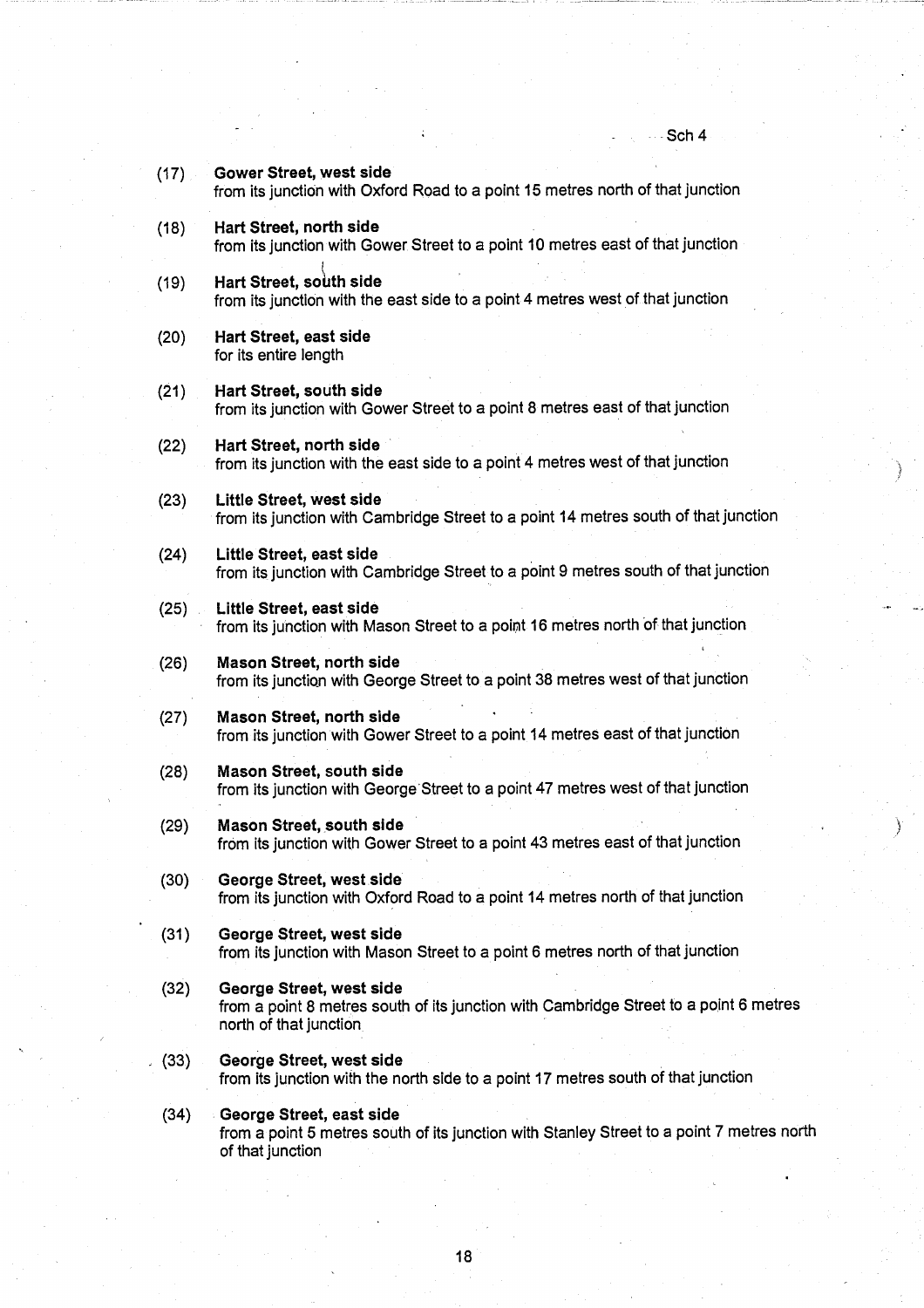#### **(35) George Street**, **east side**

from **a point** 8 metres south of its junction with Great Knollys Street to a point 7 metres north of that junction

#### **(36) George Street**, **east side** from its junction with the north **side to** a point 15 metres south of, that junction

#### **(37) James** Stree~ **no**rt**h side** from its junction with the east **side to a** point 6 metres west of that junction

- **(38) George Street**, **no**rt**h side** For its entire length
- **(39) James Street, south side** from a point **15 metres east** of its junction with George Street to its junction with the **east side**
- (40) James **Street**, **east side** for its **entire length**

Ì

- **(41) Derby Street**, **west side** from its junction with Stanley Street to a point 8 metres south of that junction
- (42) Derby **Street**, **east side** from its junction with Stanley Street to a point 5 metres south of that junction
- **(43) Malthouse Lane, west side** from its junction with Charles Street to a point 14 metres south of that junction
- **(44) Malthouse Lane**, **east side** from a point 10 metres north of its junction with Chatham Street to its junction with Charles Street
- **(45) Mason Street**, **no**rt**h side** from its junction with George Street **to a point 15 metres** west of that junction
- **(46)' Mason Street**, **south side** from its junction with George Street to a point 15 **metres west** of that junction
- (47) Cambridge **Street**, **no**rt**h side** from its junction with George Street to a point 15 **metres west** of that junction
- **(48) Cambridge Street**, **south side** from its junction with George **Street to a point 5 metres west** of that junction
- **(49) Stanley Street**, **no**rt**h side** from its junction with George Street to a point **20 metres east** of that junction
- **(50) Stanley Street, no** rt**h side** from its junction with Bedford Road to a point **6 metres west** of that junction
- **(51) Stanley Street**, **south side** from its junction with George Street to a point 7 metres east of that junction
- **(52) Stanley Street**, **south side** from a point 8 **metres west** of its junction with Derby Street to a point **5 metres east of** that junction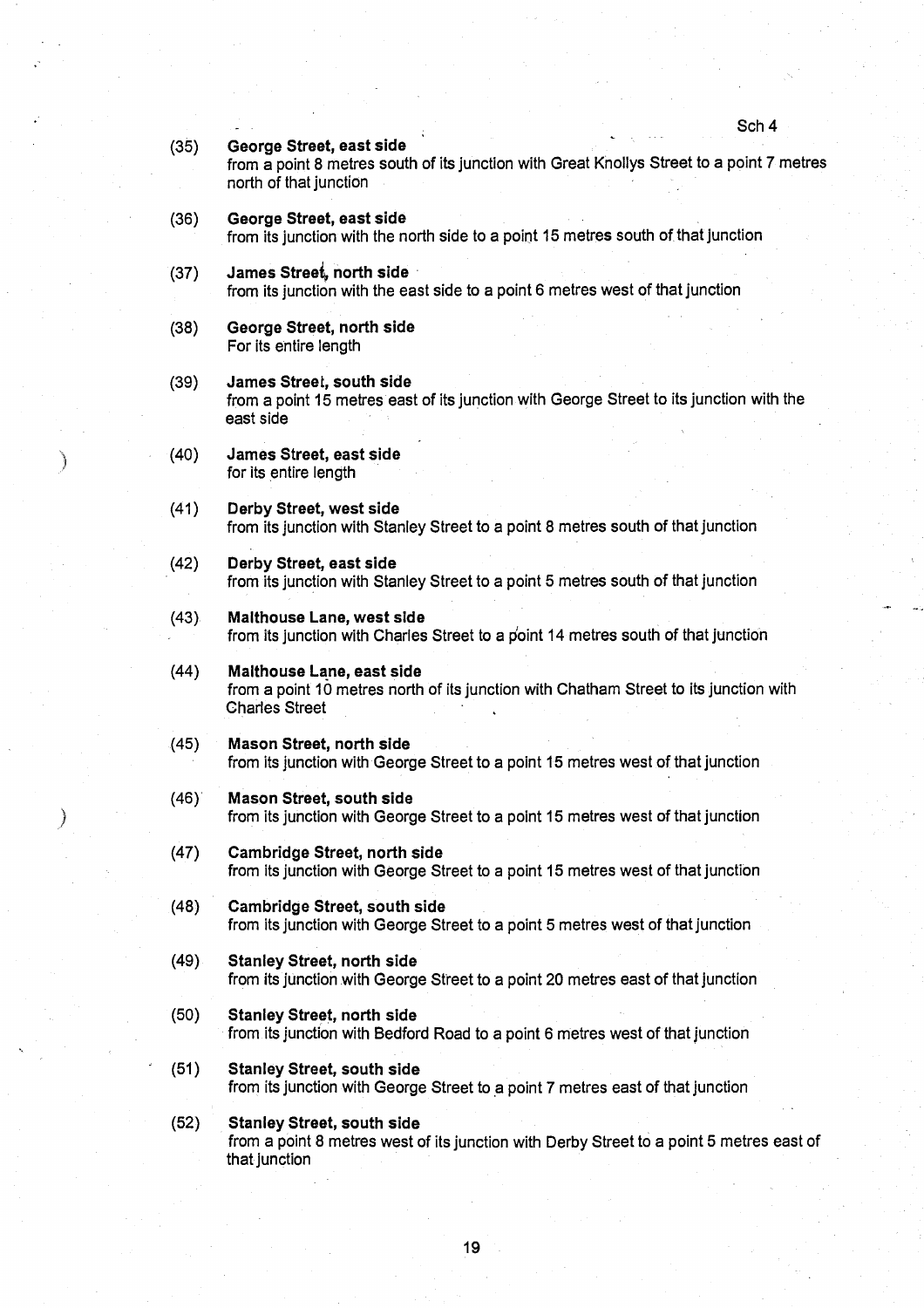Sch 4 **(53) Stanley Street, south side** from its junction with Bedford Road to a point 6 metres west of that junction **(54) Great Knollys Street**, **north side** from a point 14 metres west of its junction with Hodsoll Road to a point **9 metres east** of that junction **(55)** Great Knollys Street, south side from its junction with George Street to a point 11 metres east of that junction **(56) Great Knollys Street**, **south side** from a point 8 metres west of its junction with Bedford Road to a point 9 metres east of that junction (57) Bedford **Road, west side** from its junction with Great Knollys Street to a point 10 metres south of that junction **(58) Bedford Road**, **west side** from a point 7 metres north of its junction with Stanley Street to a point 8 metres south of that junction **(59) Bedford Road**, **east side** from its junction with Great Knollys Street to a point 9 metres south of that junction **(60) Bedford Road**, **east side** from a point 6 metres north of its junction with William Street to a point 6 metres south of that junction **(61) Bedford Road**, **east side** from its junction with Charles Street to a point 7 metres north of that junction (62) William **Street**, **no**rt**h side** from its junction with Bedford Road to a point 5 metres **east of** that junction (63) William **Street**, **no**rt**h side** from its junction with Caroline Street to a point 14 metres west of that junction (64) William **Street**, **south side** from its junction with Bedford Road for its entire length **(65) Caroline Street**, **west side** from its junction with William Street to a point 10 metres south of that junction **(66) Caroline Street**, **West side** From a point 28 metres south of the junction with William Street to a point 27 metres north of the junction with Charles Street. **(67) Caroline Street**, **west side** from its junction with Charles Street to a point 8 metres north of that junction **(68) Caroline Street**, **east side** The east side for **its entire length (69) Charles Street**, **no**rt**h side** The north side for its entire length (70) Charles **Street**, **south side** from its junction with Bedford Road to a point **10 metres east** of that junction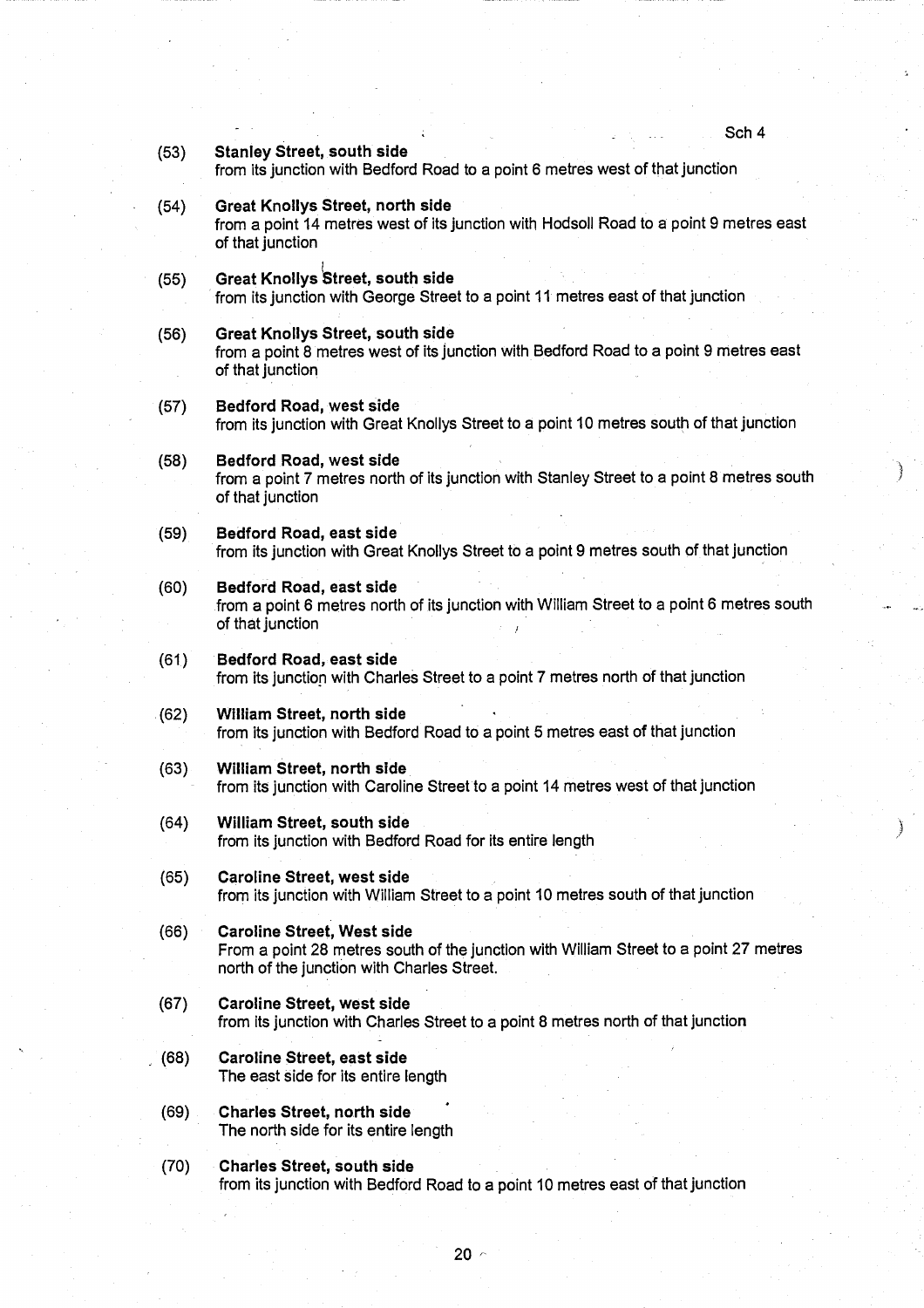| (71) | <b>OUI 4</b><br><b>Charles Street, south side</b><br>from a point 5 metres west of its junction with Malthouse Lane to a point 6 metres eas<br>of that junction. |
|------|------------------------------------------------------------------------------------------------------------------------------------------------------------------|
| (72) | <b>Charles Street, south side</b><br>from its junction with Caroline Street to a point 14 metres west of that junction.                                          |
| (73) | Regent Court, west side<br>from its junction with Great Knollys Street to a point 40 metres north of that junction                                               |
| (74) | <b>Regent Court, east side</b><br>for its entire length including the turning head                                                                               |
| (75) | <b>Great Knollys Street, north side</b><br>from its junction with George Street to a point 11 metres east of that junction                                       |
| (76) | <b>Trinity Place, east side</b><br>from its junction with the North side to a point 20 metres south of that junction                                             |
| (77) | <b>Trinity Place, east side</b><br>from its junction with Oxford Road to a point 34 metres north of that junction                                                |
| (78) | <b>Trinity Place, south side</b><br>for its entire length                                                                                                        |
| (79) | <b>Trinity Place, north side</b><br>for its entire length                                                                                                        |
| (80) | <b>Trinity Place, west side</b><br>from its junction with the South side to its junction with the North side                                                     |
| (81) | <b>Trinity Place, west side</b><br>from its junction with the South side to a point 10 metres south of that point                                                |
| (82) | <b>Trinity Place, west side</b><br>from its junction with Oxford Road to a point 45 metres north of that junction                                                |
| (83) | Alfred Street, north side<br>for its entire length                                                                                                               |
| (84) | Alfred Street, east side<br>from its junction with the north end to its junction with Oxford Road                                                                |
| (85) | Alfred Street, west side<br>from its junction with Oxford Road to a point 9 metres north of that junction                                                        |
| (86) | Alfred Street, west side<br>from its junction with the north side to a point 7 metres south of that junction                                                     |
| (87) | Weldale Street, south-west side<br>from a point 195 metres south-west of its junction with Caversham Road up to and<br>including its south-western turning head  |
| (88) | Weldale Street, north side<br>from its junction with Caroline Street to a point 17 metres east of that junction                                                  |
|      |                                                                                                                                                                  |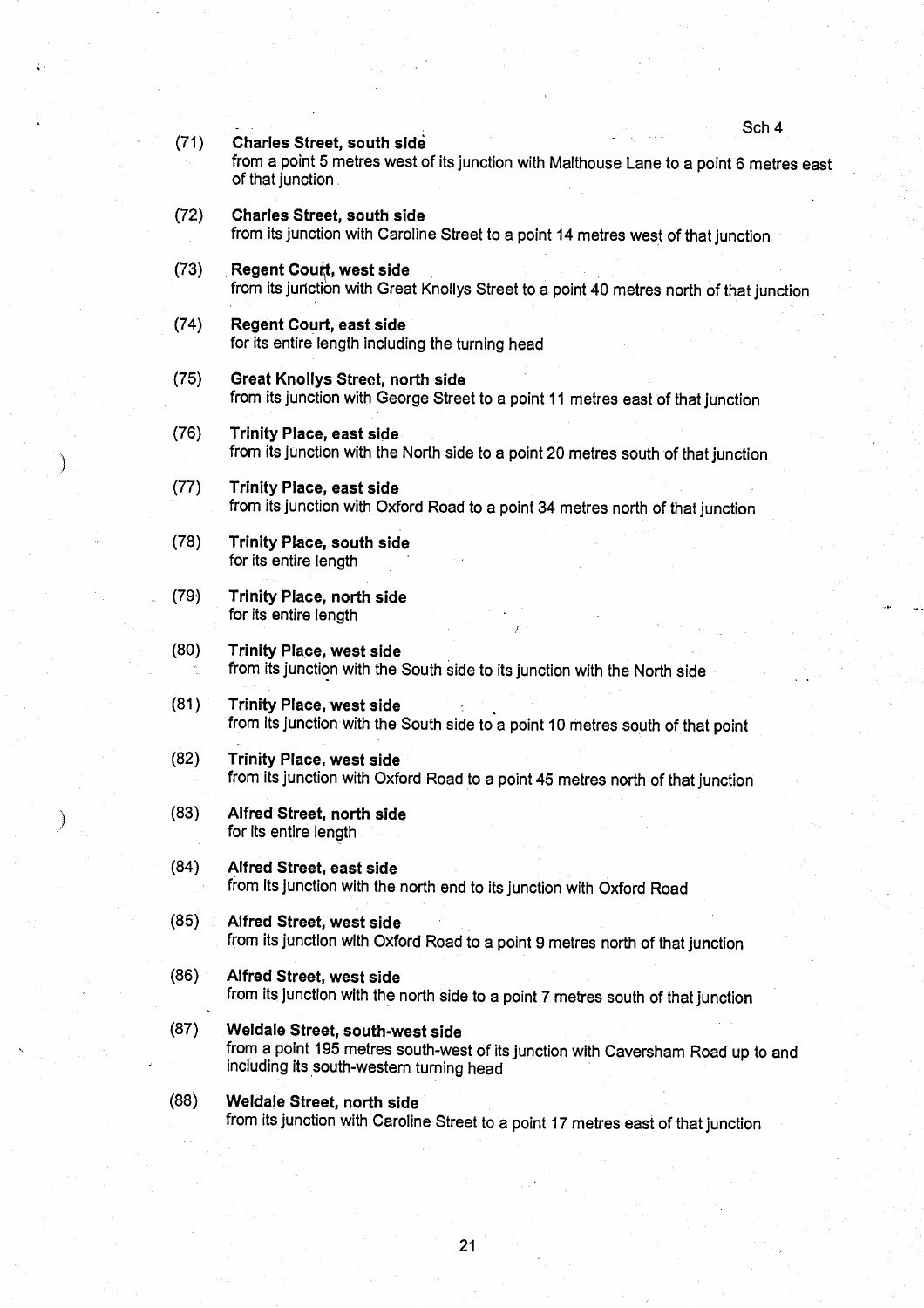## **(89) Cannon Street**, **No**rt**h side**

From its junction with Gower Street to a point 12 metres **east** of that junction .

# **(90) Cannon Street**, **South side**

From its junction with Gower Street to a point **16 metres east** of that junction .

#### **(91) Gower Street, East side**

From its junction with Mason Street to a point 9 metres south of that junction.

#### **(92) Gower Street**, **East side**

From its junction with Hart Street to a point 8 metres north of that junction.

#### **(93) Gower Street**, **East side**

From its junction with Oxford Road to a point 12 metres north of its junction with Cannon Street.

# (94) Little **Street**, **West side** From its junction with Mason Street to a point 9 metres north of that junction .

#### **(95) Mason Street**, **North side**

From a point 16 metres **east of its** junction with Little Street to a point 8 metres west of that junction.

#### **Schedule No. 1 4**

**No Waiting** At Any **Time/No Loading 8 .15am**-**9.15am and 4pm-6.15pm** *(Referred* to *in Article 6(j))*

## **(96) Battle Street**, **North side** From a point 6 metres west of its junction with Derby Street to a point 6 metres east of that junction.

# **(97) Battle Street**, **No**rt**h sid <sup>e</sup>**

from a point 15 metres east of its junction with Derby Street to a point 36 metres west of the junction with Bedford Road.

#### **(98) Battle Street**, **South side**

From a point 51 metres east of its junction with George Street to a point 73 metres east of that junction.

# **(99) Battle Street**, **South side**

From a point 92 metres east of its junction with George Street to a point 34 metres west of the junction with Bedford Road.

- **(100) Weldale Street**, **east side** for its entire length
- **(101) Weldale Street**, **no**rt**h side** from its junction with the west **side to a** point 10 metres **east of that** junction
- **(102) Weldale Street**, **south side** from its junction with the **west side** to a point 10 **metres east** of that junction
- **(103) George Street**, **west side** from a point 7 metres south of its junction with Stanley Grove to a point 6 metres north of that junction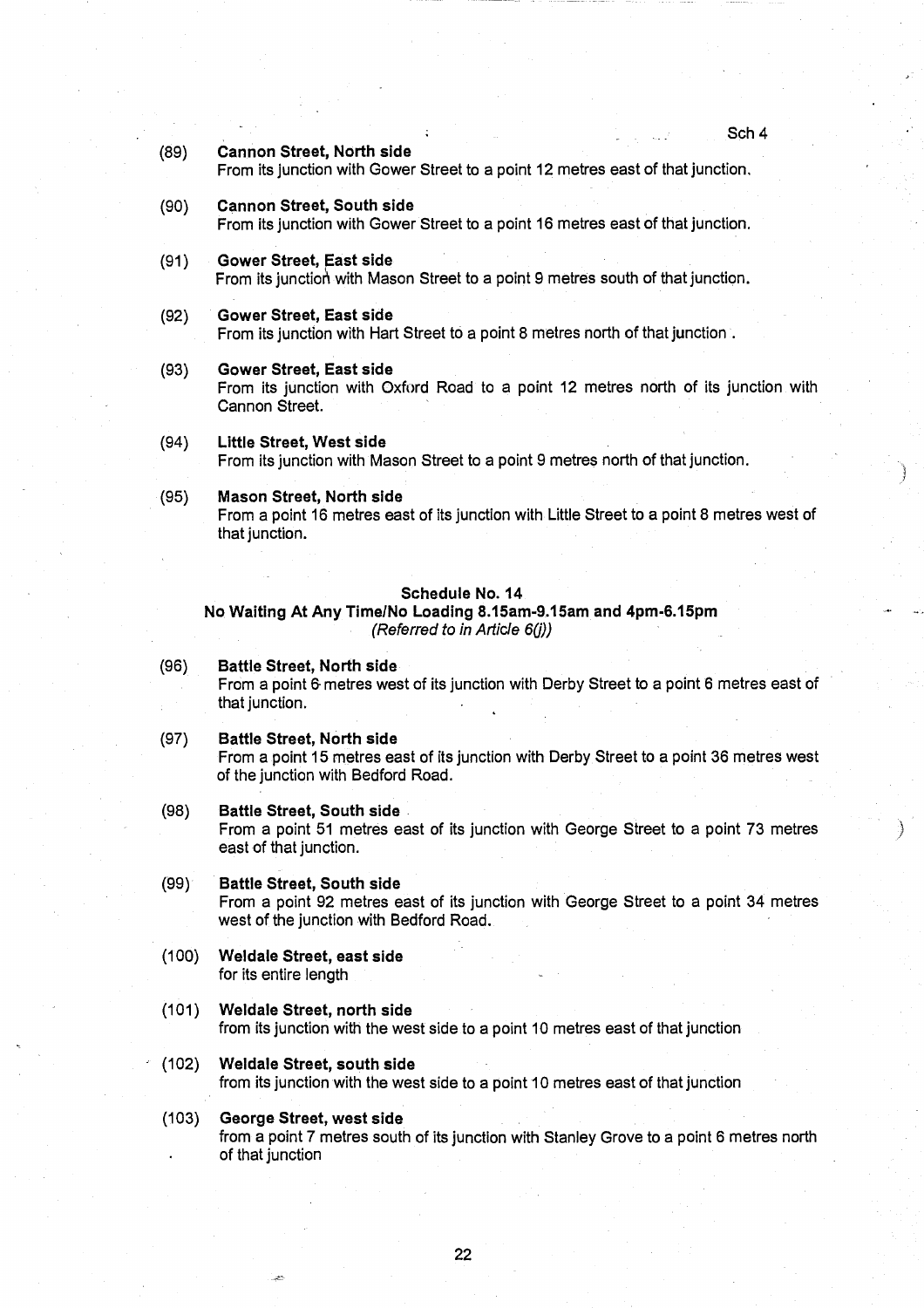- Sch 14
- (104) George **Street**, **east side** from its junction with Oxford Road to a point 9 metres north of that junction
- (105) George **Street**, **east side**

from a point 6 metres south of its junction with James Street to a point 7 metres north of that junction

- **(106)** George Street, east side from a point 5 metres south of its junction with Battle Street to a point 5 metres north of its junction with Battle Street
- (107) Battle **Street**, **no**rt**h side** from its junction with George Street to a point 5 metres east of that junction
- **(108) Battle Street**, **south side** from its junction with George Street to a point 5 metres east of that junction
- (109) Battle **Street**, **no**rt**h side** from its junction with Bedford Road to a point 11 metres west of that junction
- **(110) Battle Street**, **south side** from its junction with Bedford Road to a point 9 metres west of that junction
- **(111) Bedford Road**, **west side** from its junction with Oxford Road to a point 11 metres north of its junction with Battle **Street**
- (112) Stanley Grove, **south side** from its junction with George Street to a point 14 metres west of that junction
- (113) James **Street**, north side from its junction with George Street to,a point 7 metres east of that junction
- (114) James **Street**, **south side** from its junction with George Street to a point 15 metres east of that junction
- (115) Derby **Street**, **west side** from its junction with Battle Street to a point 10 metres north of that junction
- (116) Derby **Street**, **east side** from its junction with Battle Street to a point 10 metres north of that junction
- (117) Malthouse **Lane**, **west side** from its junction with Chatham Street to a point 18 metres north of that junction
- **(118) Malthouse Lane** , **east side** from its junction with Chatham Street to a point 10 metres north of that junction
- (119) Bedford **Road, east side** from its junction with Oxford Road to a point 25 metres south of its junction with Charles Street
- (120) George **Street**, **west side** from its junction with Mason Street to a point 6 metres south of that junction
- **(121) Weldale Street**, **no**rt**h side** from its junction with Caversham Road to a point 22 metres west of that junction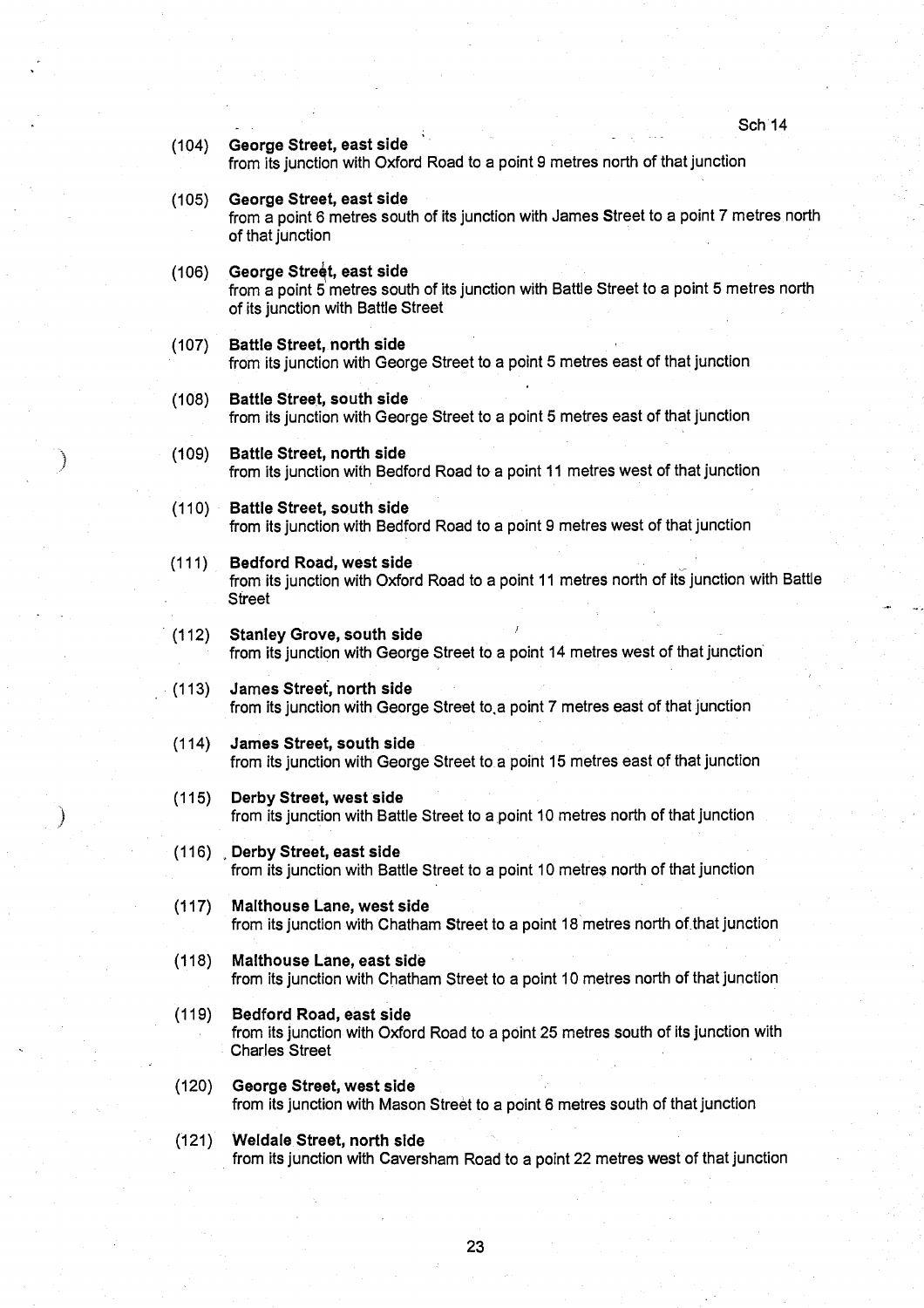# **(122) Weldale Street, north side**

from its junction with Caversham Road to a-point 15 metres west of that junction

**(123) Weldale Street, west sid e** for its entire length

# **Schedule No. 23 No Waiting Mon-Sat 8am-6 .30pm** *(Referred to in Article 6(q))*

- (124) North **Street**, **east side** from a point 18 metres north of its junction with Weldale Street to a point 35 metres south of its junction with Great Knollys Street
- **(125) Stanley Grove**, **no** rt**h side** from a point 14 metres west of its junction with George Street to a point 16 metres west of that point

## **(126) Battle Street**, **no**rt**h side** from a point 11 metres west of its junction with Bedford Road to a point 24 metres west of that point

- (127) Stanley **Street**, **south side** from a point 7 metres east of its junction with George Street to a point 8 metres west of its junction with Derby Street
- **(128) Stanley Street**, **south side** from a point 5 metres **east of its** junction with Derby Street to a point 6-metres west of its junction with Bedford Road
- **(129) George Street**, **west side** from a point 14 metres north of its junction with Oxford Road to a point 16 metres north of that point
- (130) Stanley **Grove**, **south side** from a point 14 metres west of its junction with George Street to a point 17 metres west of that point
- **(131) Great Knollys Street**, **south side** from a point 57 metres west of its junction with Caversham Road for a distance of 30 metres west
- **(132) Great Knollys Street, no** rt**h side** from a point 110 metres west of its junction with Regent Court for a distance of 30 **metres west**
- **(133) Eaton Place Spur**, **both sides** for its entire length
- (134) Weldale **Street**, **south side** from a point 15 **metres south**-west of its junction with Caversham Road to a point 195 metres south-west of that junction
- **(135) Weldale Street, no**rt**h side** from a point 22 metres west of its junction with Caversham **Road** to a point 11 metres east of its junction with North Street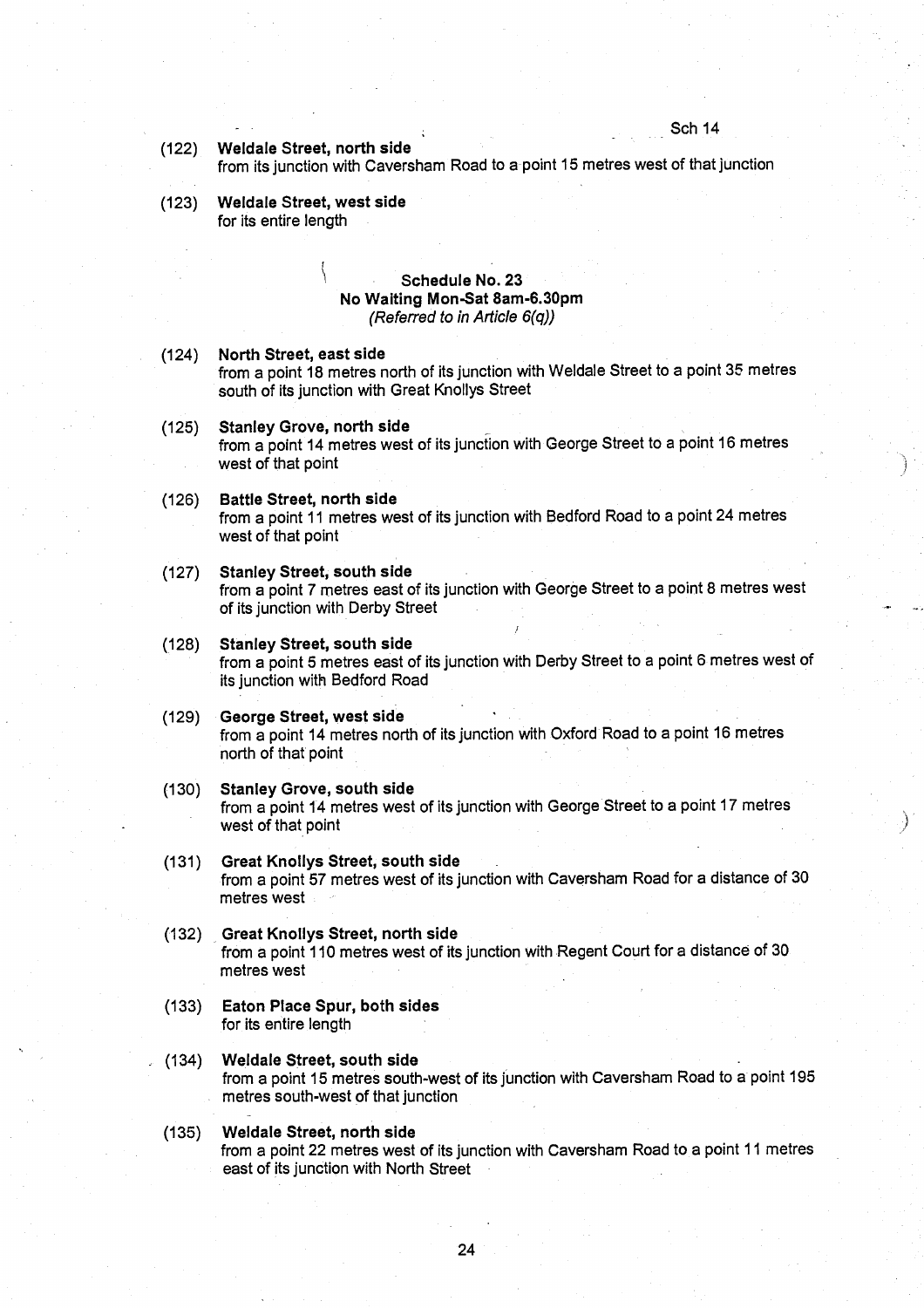#### (**136) Weldale Street** , **south side.**

**from a point 15 metres west of its junction with Caversham Road to a point 10 metres east of its junction with the west end**

#### **Schedule No. 24**

# **Waiting Limited To 30 minutes**, **Return Prohibited Within 30 minutes Mon-Sat 8am-6.30pm** *(Referred to in Article 6(r))*

**(137) Trinity Place**, **east side**

**from a point 34 metres north of its junction with Oxford Road to a point 20 metres** south of its junction with the North side

# **Schedule No . 25**

**Waiting Limited To 2 hours**, **Return Prohibited Within 2 hours Mon-Sat** 8**am**-**6.30pm (Referred to in Article 6(s))**

**(138) Battle Street**, **South side From a point 107 metres east of its junction with George Street to a point 9 metres west of the junction with Bedford Road .** Schedule No. 25<br> **metres 16 and The Schedule No. 25**<br> **metres 16 and 107 metres east of its junction with George Street to a point 9 metre<br>
west of the junction with Bedford Road.<br>
<b>Bedford Road, West side**<br> **From a point** 

# **(139) Bedford Road**, **West side**

From a point 10 metres south of its junction with Great Knolly's Street to a point 7 metres north of its junction with Stanley Street.

- **(140) Bedford Road** , **East side From a point 7 metres north of its junction with Charles Street to a point 6 metres south of its junction with William Street .**
- **(141) Bedford Road**, **East side From a point 5 metres south of its junction with Charles Street to a point 25 metres south of that junction .**

#### **(142) George Street**, **East side**

From a point 5 metres north of its junction with Battle Street to a point 26 metres north **of that junction .**

**(143) James Street**, **North side**

**From a point 5 metres east of its junction with George Street to a point 31 metres east of that junction .**

**(144) Stanley Grove, No**rt**h side** From a point 30 metres west of its junction with George Street to a point 77 metres **west of that junction.**

# **(145) Stanley Grove, South side**

**From a point 13 metres west of its junction with George Street to a point 31 metres** west of that junction

- **(146) Stanley Street, No** rt**h side From a point 38 metres east of its junction with George Street to a point 61 metres east of that junction.**
- **(147) George Street, east side from a point 7 metres no**rt**h of its junction with Great Knollys Street to a point 15** metres south of its junction with the north side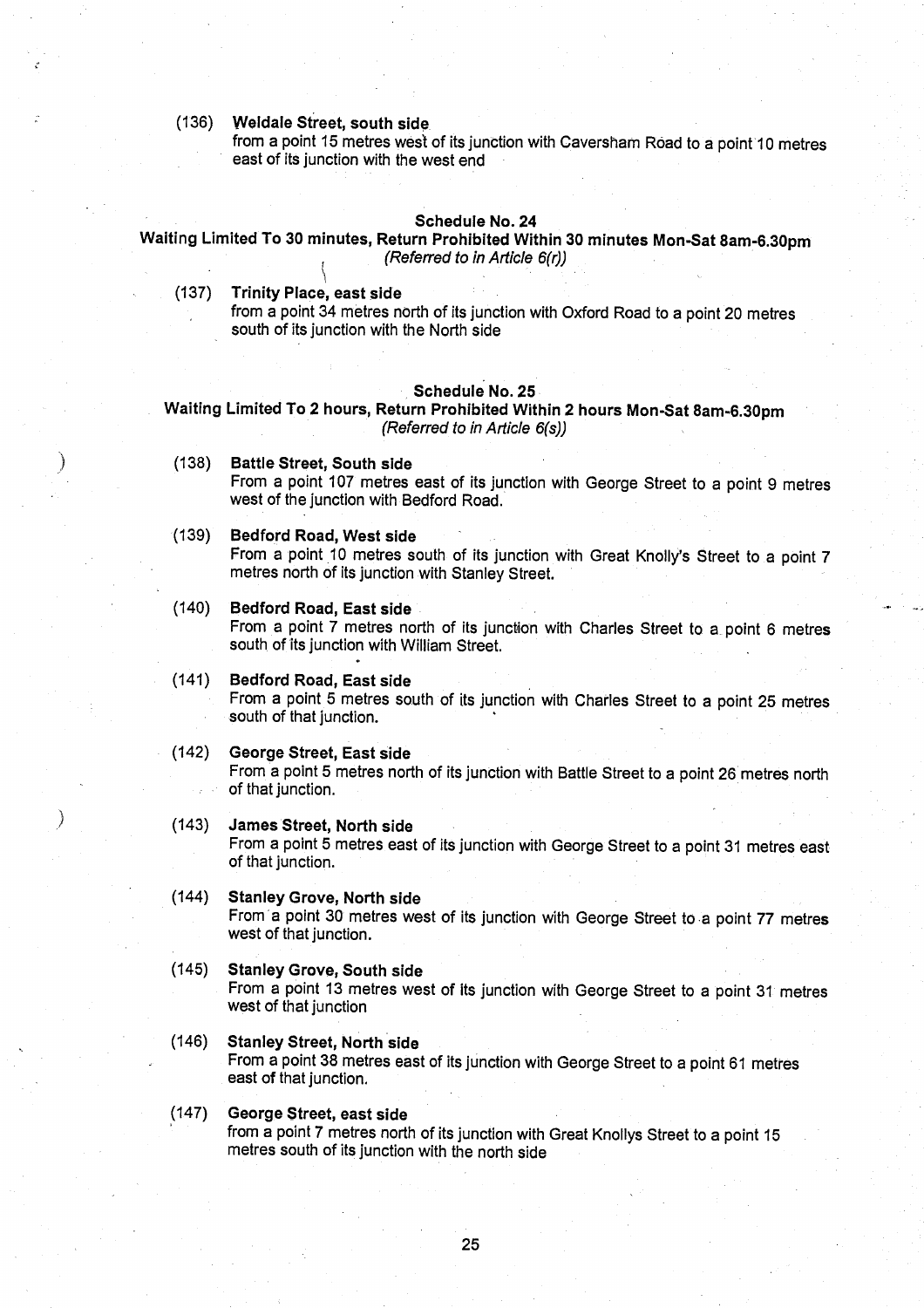计数据数据 计数据编码 化硫酸盐 医精神病

# **(148) Great Knollys Street** , **north side**

from a point 14 metres west of its junction with Hodsoll Road to a point 98 metres west of that point

# **(149)** Malthouse Lane, west side

from a point 35 metres north of its junction with Chatham Street to a point 14 metres south of its junction with Charles Street

# **(150) Great Knollys Street** , **north side**

from a point 9 metres east of its junction with Hodsoll Road for a distance of 98 metres east

#### **(151) Great Knollys Street, no**rt**h side**

from a point 55 metres west of its junction with Regent Court for a distance of 55 metres west

# **(152) Weldale Street, no** rt**h side**

from a point 15 metres west of its junction with North Street to a point 20 metres east of its junction with the west end

#### **(153) Weldale Street**, **no**rt**h side**

from a point 15 metres west of its junction with North Street to a point 10 metres east of its junction with the west end

# (154) Cambridge **Street**, **South side**

From a point 14 metres west of its junction with George Street to a point 44 metres west of that junction.

## **(155) Cannon Street** , **South side**

From a point 5 metres east of its junction with Gower Street to a point 16 metres east of that junction.

## **(156) Gower Street**, **West side**

From a point 16 metres north of its junction with Oxford Road to a point 49 metres north of that junction.

# (157) Hart **Street**, **North side**

From a point 24 metres east of its junction with Gower Street to a point 4 metres west of the east end.

# (158) Little **Street**, **East sid e**

From a point 16 metres north of its junction with Mason Street to a point 35 metres north of that junction.

# **(159) Mason Street**, **North side**

From a point 70 metres east of its junction with Little Street to a point 38 metres west of its junction with George Street.

#### **Schedule No. 28**

**No Waiting** At Any Time/**No Loading 8.15am**-**<sup>9</sup> .15am and 4pm-6**.**15pm Except Sunday** (Referred to in Article 6(v))

# (160) North **Street, east sid e**

from its junction with Weldale Street to a point 18 metres north of that junction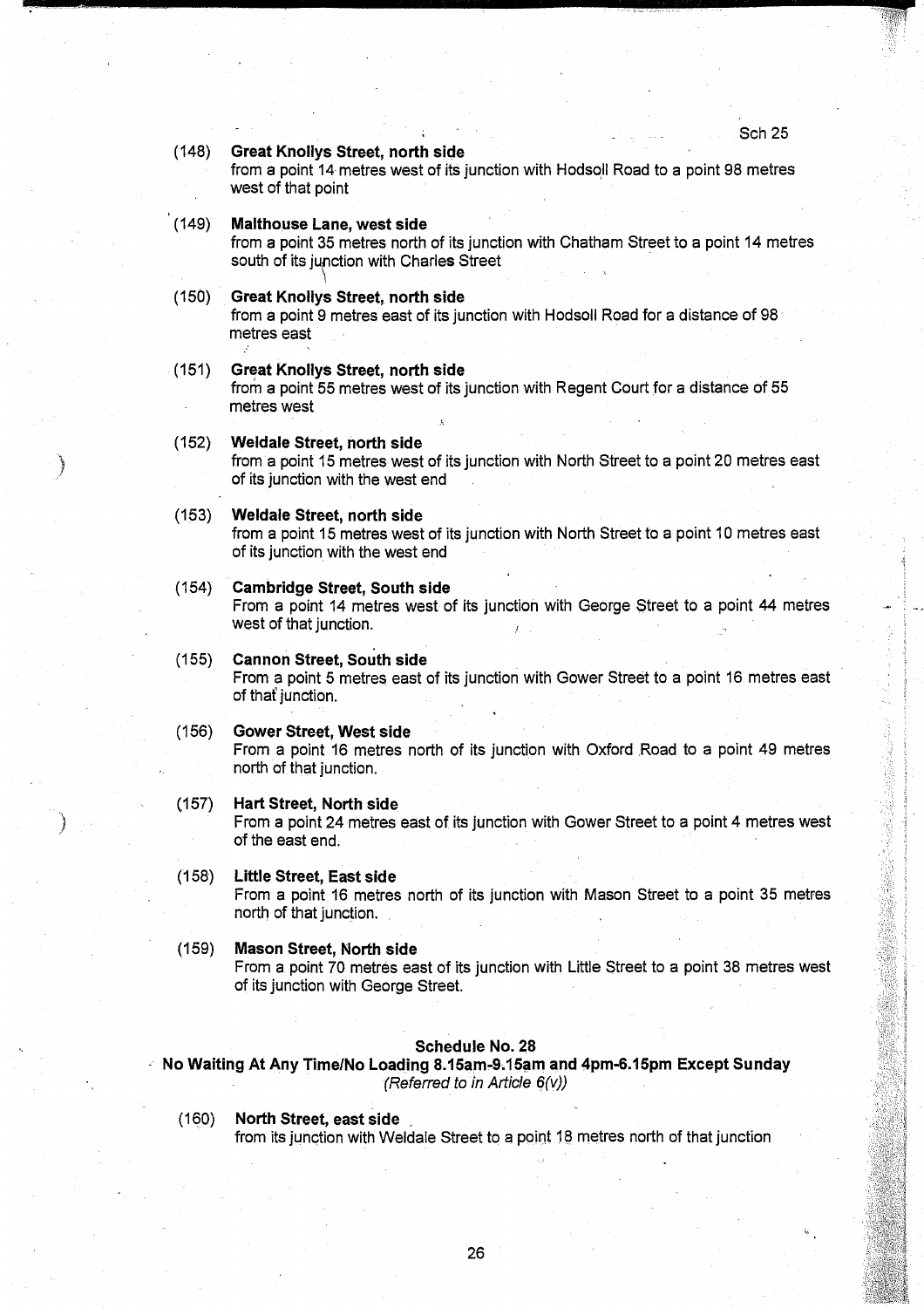**(161) North Street**, **east side**

from a point 16 metres south of its junction with Great Knollys Street to a point 19 metres south of that point

## **(162)** North Street, west side

from its junction with Weldale Street to a point 16 metres south of its junction with Great Knollys Street

# **(163) Weldale Street, no** rt**h side**

from a point 11 metres east of its junction with North Street to a point 15 metres west of that junction

#### **Schedule No. 50**

# **Waiting Limited To 1 hour**, **Return Prohibited Within 1 hour Mon-Sat 8am-6.30pm** (Referred to *in Article 6(nn))*

(164) Alfred **Street**, **west side**

from a point 9 metres north of its junction with Oxford Road to a point 7 metres south of its junction with the north side

#### **Schedule No. 99**

## **Residents**' **Permit Holders Only - Monday to Sunday** - **24 Hours .**

## **(165) Battle Street**, **No**rt**h side**

From a point 5 metres east of its junction with George Street to a point 6 metres west of its junction with Derby Street.

# **(166) Battle Street**, **No**rt**h side**

From a point 6 metres east of its junction with Derby Street to a point 15 metres east of that junction.

#### **(167) Battle Street**, **South side**

From a point 4 metres east of its junction with George Street to a point 51 metres east of that junction .

# **(168) Battle Street**, **South side**

From a point 73 metres east of its junction with George Street to a point 92 metres east of that junction.

#### **(169) Bedford Road**, **West side**

(2002年) 2002年)

From a point 8 metres south of its junction with Stanley Street to a point 11 metres north of its junction with. Battle Street.

#### **(170) Bedford Road, East side**

From a point 9 metres south of its junction with Great Knolly's Street to a point 6 metres north of its junction with William Street.

#### **(171) Caroline Street**, **West sid <sup>e</sup>**

From a point 9 metres south of its junction with William Street to a point 19 metres south of that junction.

#### (172) Caroline **Street**, **West side**

From a point 9 metres north of its junction with Charles Street to a point 18 metres north of that junction.

27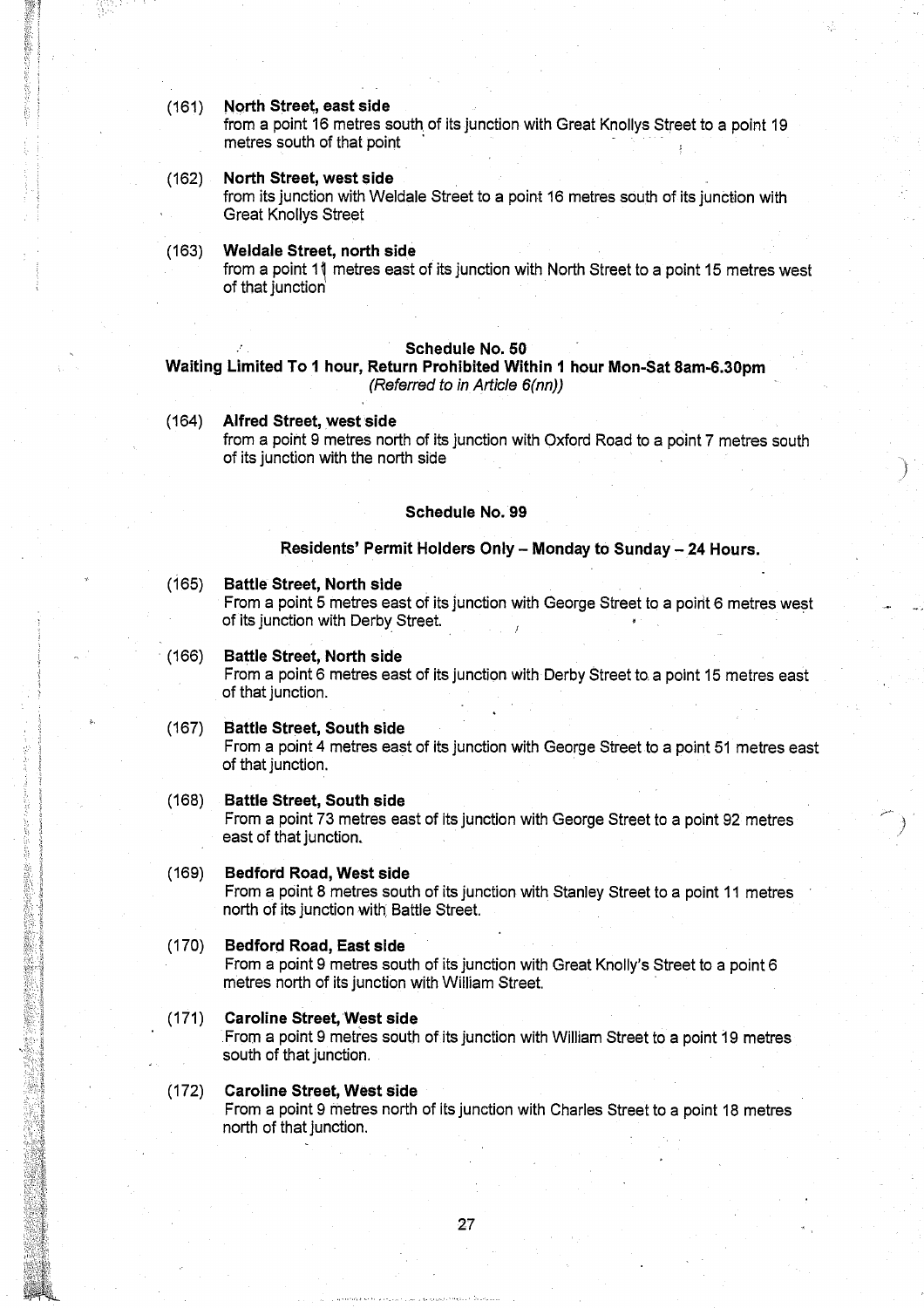#### (173) Charles **Street, South side**

From a point 10 metres east of its junction with-Bedford Road to a point 76 metres east of that junction.

# (174) Charles **Street, South sid e**

From a point 94 metres east of its junction with Bedford Road to a point 136 metres east of that junction.

#### (175) Derby Street, **West side**

From  $\alpha$  point 9 metres north of its junction with Battle Street to a point 8 metres south of its junction with Stanley Street.

#### (176) Derby **Street**, **East side**

From a point 9 metres North of its junction with Battle Street to a point 5 metres south of its junction with Stanley Street.

#### (177) George **Street, West side**

From a point 6 metres south of its junction with Stanley Grove to a point 34 metres south of that junction.

#### (178) George **Street**, **West side**

From a point 6 metres north of its junction with Stanley Grove to a point 58 metres north of that junction.

#### (179) George **Street, West side**

From a point 8 metres south of its junction with Cambridge Street to a point 62 metres south of that junction.

# **(180)** George Street, West side

From a point 6 metres north of its junction with Cambridge Street to a point 85 metres north of that junction.

## **(181) George Street, East side**

From a point 8 metres south of its junction with Great Knolly's Street to a point 7 metres north of its junction with Stanley Street.

#### (182) George **Street, East side**

From a point 5 metres south of its junction with Stanley Street to a point 26 metres north of its junction with Battle Street.

#### (183) George **Street**, **East side**

From a point 4 metres south of its junction with Battle Street to a point 7 metres north of its junction with James Street.

# (184) George **Street**, **East side**

71,

From a point 6 metres south of its junction with James Street to a point 39 metres south of that junction.

## (185) Great Knolly**'s Street**, **North side**

From a point 11 metres east of its junction with George Street to a point 14 metres west of its junction with Hodsoll Road.

#### (186) Great Knolly'**s Street**, South side From a point 12 metres east of its junction with George Street to a point 8 metres west of its junction with Bedford Road .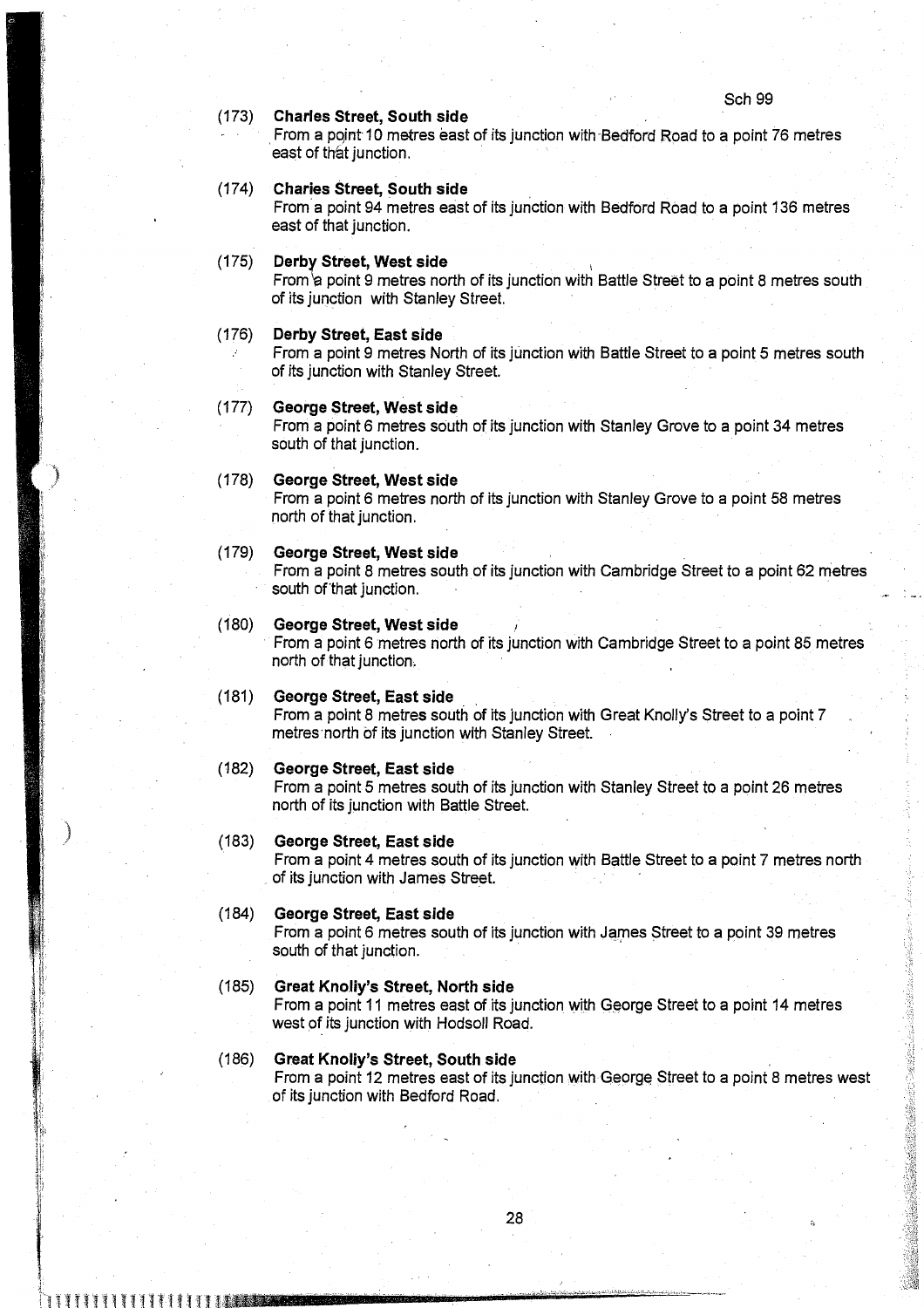#### (187) Great Knolly'**s Street**, **South side**

From a point 9 metres east of its junction with Bedford Road to a point 167 metres east of that junction.

# **(188) Great Knolly**'**s Street**, **South side**

From a point 179 metres east of its junction with Bedford Road to a point 192 metres east of that junction.

#### **(189)** James Street, North side

From a point 31 metres east of its junction with George Street to a point 7 metres west of the junction with the east end.

#### **(190) Malthouse Lane, West sid e**

From a point 40 metres south of its junction with Charles Street to a point 58 metres south of that junction.

# **(191)** Stanley Grove, North side

地理学院

From a point 13 metres west of its junction with George, Street and a point 30 metres west of that junction.

#### **(192) Stanley Grove, South sid e**

From a point 31 metres west of its junction with George Street and a point 77 metres west of that junction.

# **(193) Stanley Street**, **No**rt**h side**

From a point 20 metres east of its junction with George Street to a point 38 metres east of that junction.

# .(194) Stanley **Street**, North **side**

From a point 61 metres east of its junction with George Street to a point 6 metres west of its junction with Bedford Road.

#### **(195) William Street**, **No**rt**h side**

From a point **5 metres east** of its junction with Bedford Road to a point 6 metres west of its junction with Caroline Street.

# **(196) Cambridge Street**, **No**rt**h side**

From a point 30 metres west of its junction with George Street to a point 14 metres east of its junction with Little Street.

# **(197) Cambridge Street**, **South side**

From a point 16 metres east of its junction with Little Street to a point 44 metres west of its junction with George Street.

#### **(198) Cannon Street** , **No**rt**h side**

From a point 12 metres east of its junction with Gower Street to its junction with Foxglove Gardens.

#### **(199) Cannon Street, South side**

From a point 16 metres east of its junction with Gower Street to a point 5 metres west of its junction with Foxglove Gardens.

# (200) Gower **Street**, **West side**

From a point 49 metres north of its junction with Oxford Road to a point 13 metres south of its junction with Mason Street.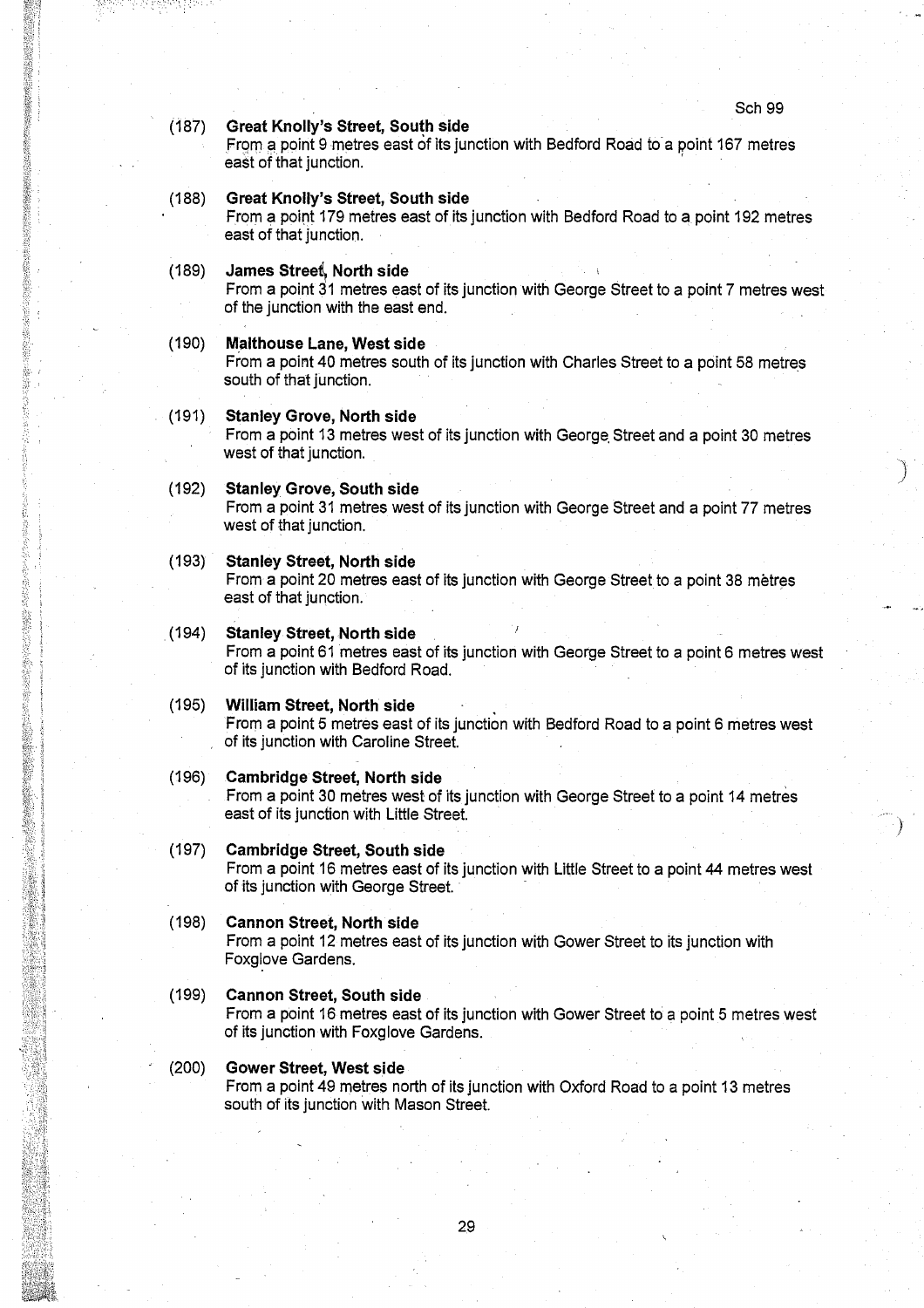## (201) Gower **Street**, **East side**

From a point 9 metres south of its junction with Mason Street to a point 8 metres north of its junction with Hart Street.

# (202) Gower **Street**, **East side**

From a point 6 metres south of its junction with Hart Street to a point 12 metres north of the junction with Cannon Street.

#### (203) Hart **S~reet**, **North side**

From a point 9 metres east of its junction with Gower Street to a point 24 metres east of that junction.

# (204) Hart **Street**, **South side**

From a point 8 metres east of its junction with Gower Street to a point 7 metres west of the east end.

# (205) Little Street**, West side**

From a point 9 metres north of its junction with Mason Street to a point 9 metres south of its junction with Cambridge Street.

# (206) Little **Street**, **East side**

From a point 35 metres north of its junction with Mason Street to a point 9 metres south of its junction with Cambridge Street.

# **(207) Mason Street**, **No**rt**h side**

From a point 8 metres west of its junction with Little Street and its junction with the West End.

#### **(208) Mason Street**, **No**rt**h side**

From a point 16 metres east of its junction with Little Street to a point 54 metres west of its junction with George Street.

## **(209) Mason Street**, **South side**

From a point 42 metres east of its junction with Gower Street to a point 47 metres west of its junction with George Street.

#### **Schedule No. 110 Ambulance Only**

(Referred to in Article 6(zz))

#### (210) Trinity **Place, west side**

from a point 45 metres north of its junction with Oxford Road to a point 10 metres south of its junction with the South side

# Schedule No. 303 24 HOUR CLEARWAY

(Referred to in Article 11(c))

# **(211) Weldale Street**, **both sides**

Its junction with the northbound sliproad from the northern part of the Chatham Street-Friar Street roundabout to its junction with Thorn Walk